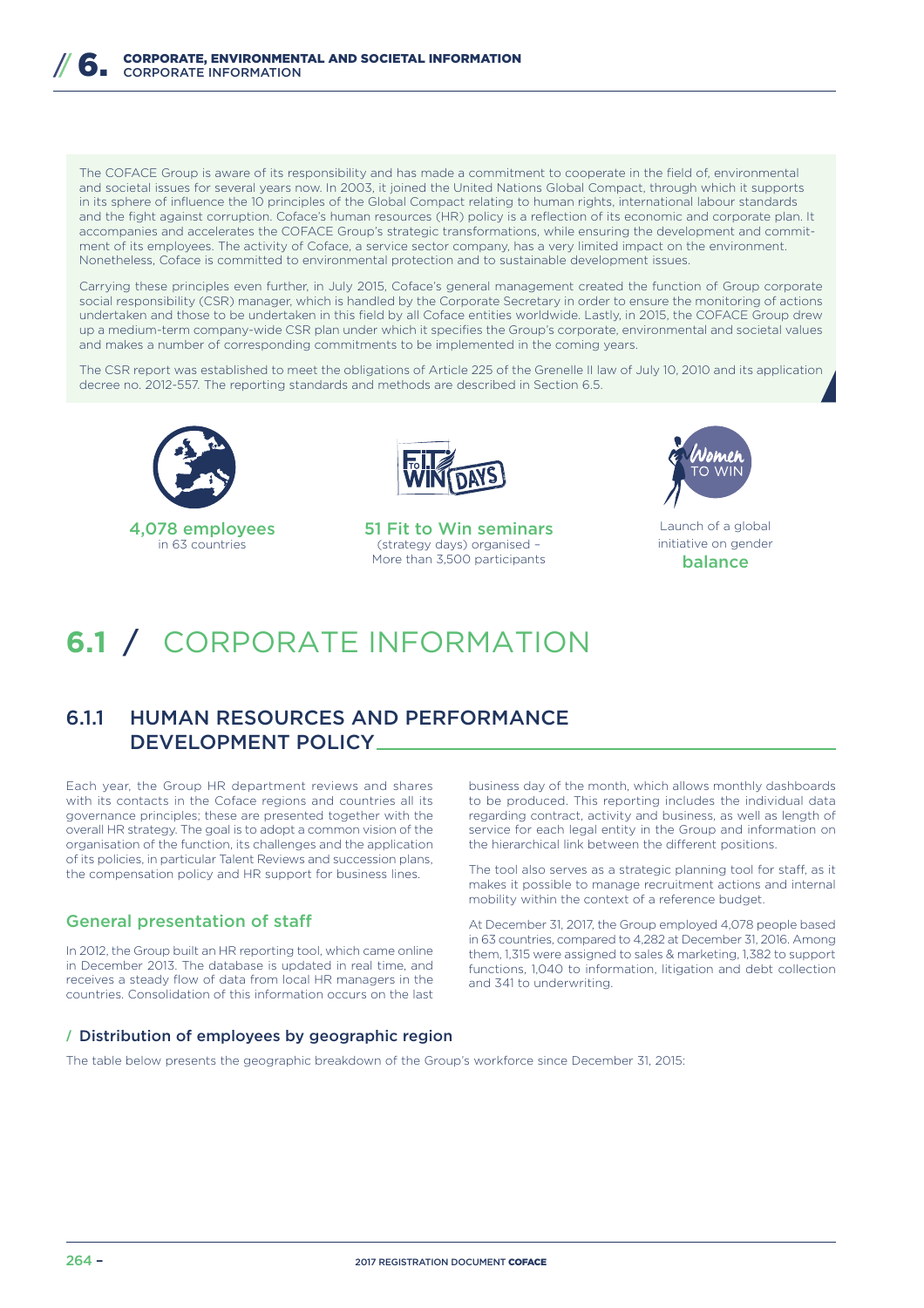| Workforce              | 2017  | 2016  | 2015  | % of total 2017 |
|------------------------|-------|-------|-------|-----------------|
| Northern Europe        | 713   | 771   | 918   | 17%             |
| Western Europe         | 974   | 1,175 | 1,485 | 24%             |
| Central Europe         | 715   | 721   | 709   | 18%             |
| Mediterranean & Africa | 763   | 760   | 564   | 19%             |
| North America          | 125   | 112   | 117   | 3%              |
| Latin America          | 388   | 366   | 394   | 10%             |
| Asia-Pacific           | 400   | 377   | 391   | 10%             |
| <b>TOTAL</b>           | 4,078 | 4,282 | 4,578 | 100%            |

In 2016, Coface reorganised its global regions by putting Russia in the scope of the Central Europe region (it was previously part of Northern Europe), and Spain and Portugal in Mediterranean & Africa (previously part of Western Europe), which resulted in certain changes in the regions concerned.

Changes in the workforce in Western Europe between 2016 and 2017 were due to the transfer of the State guarantees management business to Bpifrance Assurance Export.

## **/** Breakdown of workforce by business sector

The table below presents the breakdown of the Group's workforce by activity type since December 31, 2015:

| <b>Workforce</b>                            | 2017  | 2016  | 2015  | % of total 2017 | Change 2017<br>vs 2016 |
|---------------------------------------------|-------|-------|-------|-----------------|------------------------|
| Sales & Marketing                           | 1,315 | 1.308 | 1.567 | 32.2%           | 0.5%                   |
| Support                                     | 1,382 | 1.595 | 1.554 | 33.9%           | $(13.4)$ %             |
| Information, litigation,<br>debt collection | 1.040 | 1.040 | 1.124 | 25.5%           | 0.0%                   |
| Underwriting                                | 341   | 339   | 333   | 8.4%            | 0.6%                   |
| <b>TOTAL</b>                                | 4,078 | 4,282 | 4,578 | 100.0%          | (4.8)%                 |

Changes in the workforce in the support functions were in large part due to the transfer of the State guarantees management business.

#### **/** Breakdown of workforce by type of contract

In France, Germany, Italy, and Spain, the total workforce at December 31, 2017 was 1,713 employees and broke down as follows according to type of contract: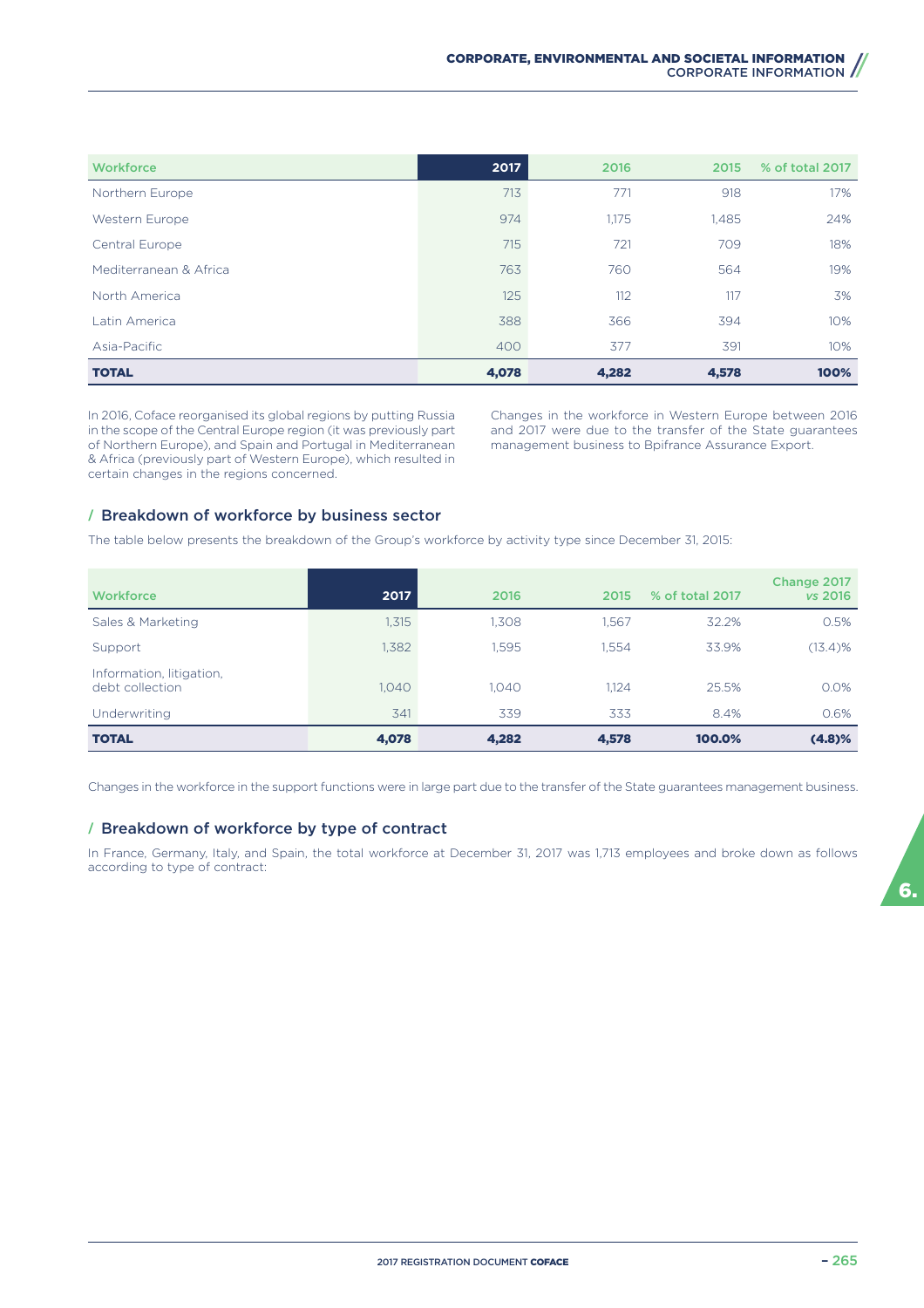|         |      | <b>Permanent contracts</b> | <b>Fixed-term contracts</b> | <b>Supervising managers</b> |
|---------|------|----------------------------|-----------------------------|-----------------------------|
| France  | 2017 | 98.4%                      | 1.6%                        | 22.0%                       |
|         | 2016 | 99.2%                      | 0.8%                        | 18.5%                       |
|         | 2015 | 99.6%                      | 0.4%                        | 17.4%                       |
|         | 2014 | 99%                        | 1%                          | 17%                         |
| Germany | 2017 | 99.7%                      | 0.3%                        | 13.9%                       |
|         | 2016 | 99.7%                      | 0.3%                        | 13.3%                       |
|         | 2015 | 99.9%                      | 0.1%                        | 12.7%                       |
| Italy   | 2017 | 99.5%                      | 0.5%                        | 25.9%                       |
|         | 2016 | 99.0%                      | 1.0%                        | 23.6%                       |
| Spain   | 2017 | 97.8%                      | 2.2%                        | 28.6%                       |

In 2017, the Company welcomed 145 new hires on open-ended contracts in France, Germany, Italy and Spain, with 180 departures, including 71 resignations, 36 retirements and 12 dismissals. The transfer of the State guarantees management business to Bpifrance Assurance Export also gave rise to 249 departures. In order to conduct this transfer in the best possible conditions, Bpifrance Assurance Export and Coface created a steering committee, which met over 15 times in 2016, in order to organise the various aspects of the departures.

# Promoting diversity: fostering talent

Due to the nature of its activities and their geographic coverage, the Group is multicultural, with an international focus. For the year ended December 31, 2017, 77 nationalities were represented in the Group; this diversity is strengthened by the frequent integration of employees from other countries into the teams; currently, 263 employees work outside their country of origin. This diversity guarantees that the Group reflects the diversity of the business communities and clients that it serves. For example, there are 21 different nationalities among employees based in France.

The male/female balance (53% women throughout the Group in 2017), as with the cultural diversity within the Company and each Coface region, is an asset for the Group, which has for several years taken steps towards promoting internal mobility and access of its employees to roles of responsibility.

The table below shows the change in female representation in countries within the reporting scope since 2014:

|         |      | % women among<br>total workforce | % women among<br>managers |
|---------|------|----------------------------------|---------------------------|
| France  | 2017 | 50.7%                            | 37.0%                     |
|         | 2016 | 56.0%                            | 41.6%                     |
|         | 2015 | 56.5%                            | 43.2%                     |
| Germany | 2017 | 53.0%                            | 17.1%                     |
|         | 2016 | 52.2%                            | 14.9%                     |
|         | 2015 | 53%                              | 15.2%                     |
| Italy   | 2017 | 48.7%                            | 40.8%                     |
|         | 2016 | 48.7%                            | 34.0%                     |
| Spain   | 2017 | 64.3%                            | 40.4%                     |

Female representation is on the rise in Germany, and in management positions in Italy. The fall in France is explained in large part due to the transfer of the State guarantees management business, an activity with a high level of female representation, outside the scope of Coface.

At December 31, 2017, female representation within the governance bodies was as follows:

- ◆ Board of Directors: five women out of 11 directors, or 45.5%;
- ◆ Executive Committee: five women, or one-third of the members of the Executive Committee;
- ◆ Management Committee: three women, or 37.5% of the members of the Management Committee.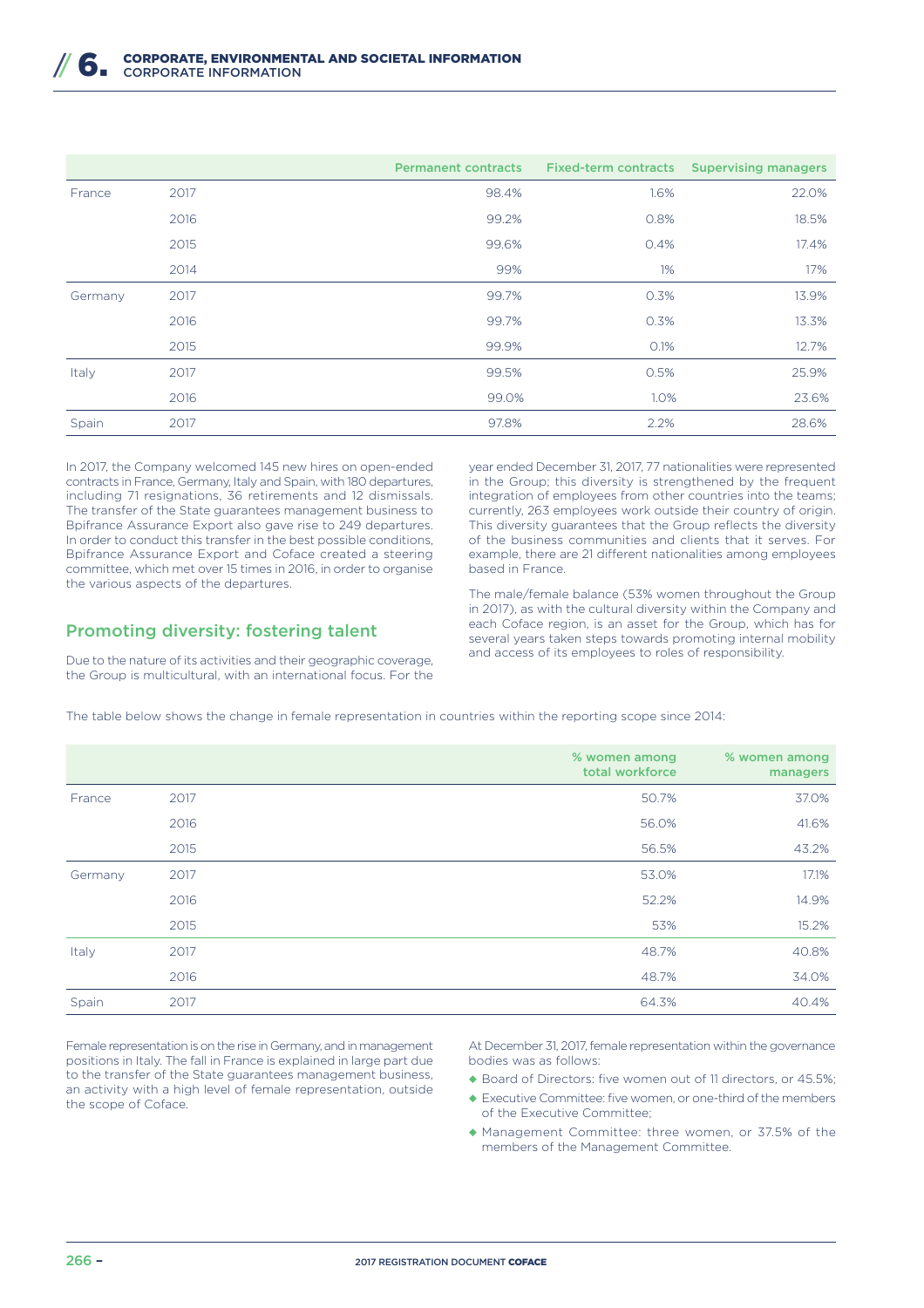The Group has been cited several times for its exemplary conduct regarding the promotion of women in the workplace. In 2015, Coface ranked 18<sup>th</sup> in the ranking of female participation. This ranking, established by Ethics & Boards, ranks companies based on criteria such as female presence on the Board of Directors, number of women among executive managers and the implementation of proactive policies to promote gender equality.

In 2017, Coface launched a certain number of initiatives to promote gender balance, translated into action plans at each level of the organisation.

At the global level, the Group developed and published its key initiatives to be launched as of early 2018:

- ◆ a mentoring scheme for women, to facilitate their career development and progress within the Company;
- ◆ a training initiative to raise awareness of prejudices in perceptions that can, in particular, harm the consideration given to the contributions that women can make to the Company, but also the promotion of diversity in general;
- ◆ a conference bringing together women from various countries to discuss career management and balancing career success with a fulfilling personal life.

To continue promoting access by women to positions of responsibility, Coface has decided to ensure that at least one woman is systematically considered among the applicants for senior management positions, while continuing to ensure equal treatment for all applicants in the final selection process. This initiative will be implemented as of 2018.

Lastly, a prize will be awarded to the most active and effective region in implementing the action plan to promote gender equality. The plan is to award this prize at the Annual Leadership Meeting in 2018.

At the local level, by way of an example, Coface took part in 2017 in the South African Gender Mainstreaming Awards to promote female representation in business, and won first prize for "Equal representation and participation of women in the workplace" in the category of companies not listed on the Johannesburg Stock Exchange. It also won second prize for "Representation of women on Boards of Directors", and two third prizes for "Place of women in the Executive Committees of multi-national companies" and "Ability to entrust women with professional responsibilities". These prizes reflect the robust measures taken within the South African subsidiary to support gender balance. Also this year, Coface Italy launched a partnership with *Valore D*, a local institution offering training on diversity.

In Chile, Coface notably held conferences on the role of women in senior management teams and on health at work in connection with International Women's Day, and took the opportunity to remind all employees of the importance of diversity in teams as a source of richness and creativity.

In Asia-Pacific, the regional entity developed a scheme to promote family balance, including among other things the possibility of flexible working hours to facilitate young mothers' return to work, or the ability to work from home for part of the time. Young parents also benefit from easier access to parental leave while maintaining a social link with the Company. This scheme has now been up and running since January 1, 2018.

In France, a female network called Women to Win was created in 2017 by young employees, with the support of general management. The aim is to enable the exchange of experiences and ideas on career management for women working at Coface, and to promote bottom-up initiatives within the Group. With Carine Pichon, Group CFO, as sponsor, several editions have already taken place, with the organisation of conferences on the theme of "female leadership", attended in particular, in September 2017, by Marguerite Berard Andrieu, then a member of the Management Board of BPCE, and in December 2017 by Florence Ann Carr, a partner at Ernst & Young, each offering an inspiring career path. A group in Coface's Yammer application brings together members and participants of the Woman to Win network in order to share content in advance of the network's meetings and activities.

Creating working conditions that enable all talents to express themselves is a key priority for Coface. Thus, in Germany, Coface launched at the end of 2017 the process to renew its Beruf und Familie certification, which recognises sustained efforts to promote a work-life balance. Coface had already obtained this certification two years ago.

Lastly, talents within the Group continued to be promoted with the awarding of the CEO Awards by the Chief Executive Officer. Since 2016, this award has drawn attention to the Group's employees and teams who, thanks to their outstanding contribution, manage to win contracts, secure the balance sheet or address client expectations by embodying the Group's values. At the event celebrating the Group's 70th birthday in Paris, 17 employees from various countries, functions and levels of experience were awarded their prize by Xavier Durand.

Local initiatives also exist, such as that of the Central Europe region, which awards a Going-Beyond prize each quarter to employees having made an outstanding contribution to the region's success. The winners are offered dinner for two at one of the city's best restaurants.

Young talents are also a priority for Coface. In order to enhance its ability to attract the new generation to its entities abroad and renew its talent pool, Coface has given added impetus to its VIE scheme by orienting VIE assignments towards key roles in the Company's development, where the young person selected can develop their talent in full. In total, more than 30 participants in the VIE scheme form this unique pool of talent each year.

# Work organisation

Coface complies with local regulations and agreements regarding the organisation and duration of the working hours of its employees, and does so in all countries where it is established, either directly or through subsidiaries or branches.

It should be noted that 8% of the Group's total workforce chooses to work part time for personal organisation reasons. This figure stands at 12% within the reporting scope; furthermore, the Company offers employees the possibility, as part of its working hours agreements, to organise their work hours according to selected times. No employee in France, Germany, Italy, or Spain works according to shifts or at night.

In 2017, the absenteeism rate observed was 2.7% in France, 4.8% in Germany, 2% in Italy and 3.5% (including maternity leave) in Spain. In each of the countries within the reporting scope, the absenteeism rate is monitored according to local calculation methods. The calculation method in Italy, for example, has changed, as it now includes only sick leave (as opposed to sick leave, maternity leave and leave for long-term illness in 2016). Therefore, communication of consolidated data for the whole of the reporting scope will be possible after homogenisation of the calculation methods for this rate.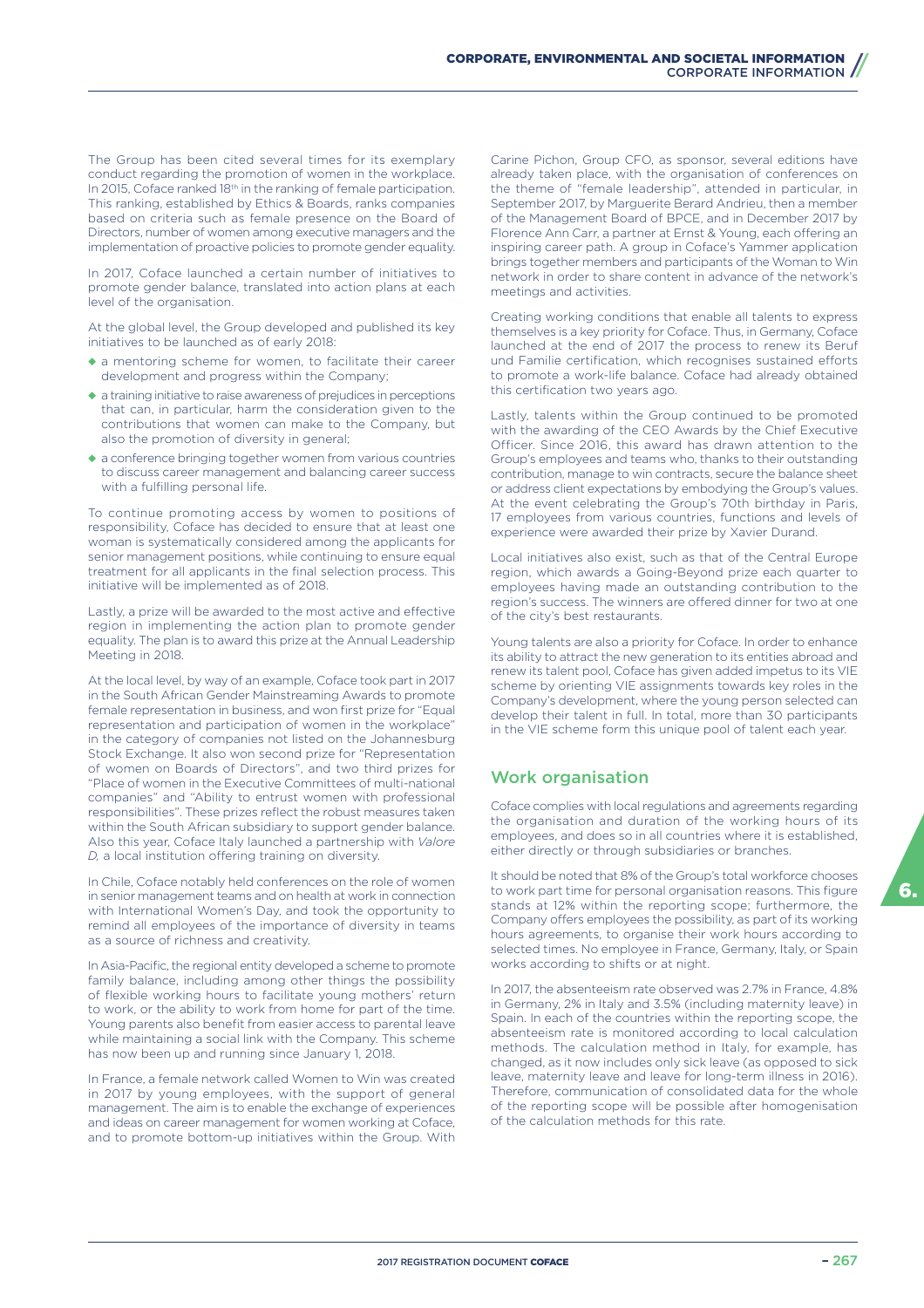# Honing our skills to foster success

In 2016, more than 2,300 employees from 66 countries contributed, *via* an online survey, to defining the Group's four key values: client focus, expertise, courage & accountability and collaboration, with integrity as a given prerequisite. These values reflect the fundamental culture of Coface and are an essential lever for its transformation, by clearly expressing its expectations in terms of required conduct.

Coface has adapted its HR processes, especially the annual appraisal, to make these values key success factors for Coface and to serve as a foundation for the individual development initiatives.

In 2017, Coface organised Fit to Win Days (strategy days) in 50 countries, reaching over 3,500 employees. These days are organised in the form of conferences, presentations to small groups and participatory working groups, and give all employees the opportunity to meet each other in a relaxed environment. The aim is to present the strategic plan and the various Fit to Win initiatives, discuss how to improve customer service and celebrate the Coface values. They also provide employees with the opportunity to take the floor and express how these values take form within the Company, and share their ideas on how to continue promoting them day to day, to strengthen the unity of the Group as a whole in its cultural transformation. At the local level, for example, Coface Romania invited an inspiring speaker, Vlad Voiculescu, the former Health Minister, who presented his initiatives in the humanitarian field.

In addition, Coface France attaches great importance to creating a community of students on work-study placements, in order to promote their presence in the Company, encourage them to meet each other and expose them to a wider range of careers at Coface. In 2018, the plan is to strengthen this initiative through themed breakfasts and LinkedIn training, for example.

In the course of 2017, Coface also launched Yammer, its company social network, in order to facilitate communication between departments and countries and exchange information more efficiently

# **/** Training

Training at Coface plays an important role with regard to the combined effect of the specific aspects of credit insurance and the regulatory obligations. It is a tool for developing employees' technical and behavioural knowledge, which leads the Group to broaden the employability of its teams and integrate new needs expressed by its clients and the economic realities of its markets. Employees are in touch with their environment and are able to support the Group's business in line with strategic requirements and client expectations. In addition to developing technical skills, more resources have been assigned to training in skills associated with the Group's values. The goal is to help employees understand how these values translate into the behaviour expected in the responsibilities linked to their job.

The contract with the "360 Learning" platform corresponds to Coface's belief that internal experts should be given the opportunity to transmit their knowledge. They are given complete freedom to formalise their knowledge by placing it on any medium at their convenience, publish it for a specific audience, and follow and interact with participants *via* a collaborative feature. In this way, Coface is able to rapidly and efficiently address all Group

employees, with content that perfectly meets its needs. The Solvency II programme (regulatory reform aimed at redefining the solvency margin of insurance companies according to their risk profile) is an example of this strategy.

The solution selected by Coface is aimed at creating the conditions for a learning Coface, open to acquiring knowledge and constantly adapting to changes. Training modules can be created both at Group and local level to meet this type of need.

In 2017, average use of the e-learning platform each month more than tripled in the second half of the year, reaching an average of almost 2,900 visits per month, with a peak of more than 7,300 in November, in favour of significant initiatives launched by the Group to develop certain key business skills and ensure the dissemination of fundamental shared ethical principles. The anti-corruption module was, for example, rolled out at the global level by the Compliance Department in order to raise Group employees' awareness of acceptable and unacceptable practices and develop their capacity for discernment in day-to-day business life. Continuing the effort started with the Sales Force 1 programme, an international project group made up of sales and human resource teams produced a digital training programme for sales representatives. More than sixty modules have been combined within the sales school, the deployment of which commenced in 2017 for 116 "pilot" participants based in Central Europe and Asia-Pacific. Based on their experience, the modules have been updated and sometimes simplified, and arranged into specialised programmes according to the profiles of the participants, in order to best meet their specific needs. Wider roll out of these training programmes is planned for early 2018. Lastly, in December 2017, the new risk management awareness module was inaugurated and rolled out in the Group's main countries. It will enable each participant to acquire the fundamental concepts and know-how and understand their role in risk management.

As part of the Fit to Win strategic plan, Coface has continued its Lean Management programme, which entails optimising its processes, tools and organisation to free up resources for more added-value tasks in order to increase its operational efficiency and better address business challenges and the needs of its clients.

Following an awareness campaign *via* the in-house newsletter in 2016 and the workshops set up for members of the Management Committee in Bois-Colombes, Coface rolled out more workshops dedicated to the progress achieved in the Group's core business division thanks to the application of lean management principles in 2017. Furthermore, training was given to small groups within each division, responsible for setting up action plans in cooperation with their colleagues. Thirty-six employees were therefore trained in 2017, representing 458 hours of training.

Coface also launched an extensive training plan on annual appraisals, which have been revised to better respond to the interests of both employees and the Company. Developed and delivered by the HR teams, this training is delivered at the local level in face-to-face sessions for both managers and employees. The aim is to remind participants of the basic purpose and nature of the annual appraisal, explain the changes for the forthcoming round and enable employees to ask questions to clarify the organisation of this key meeting between a manager and each member of their team.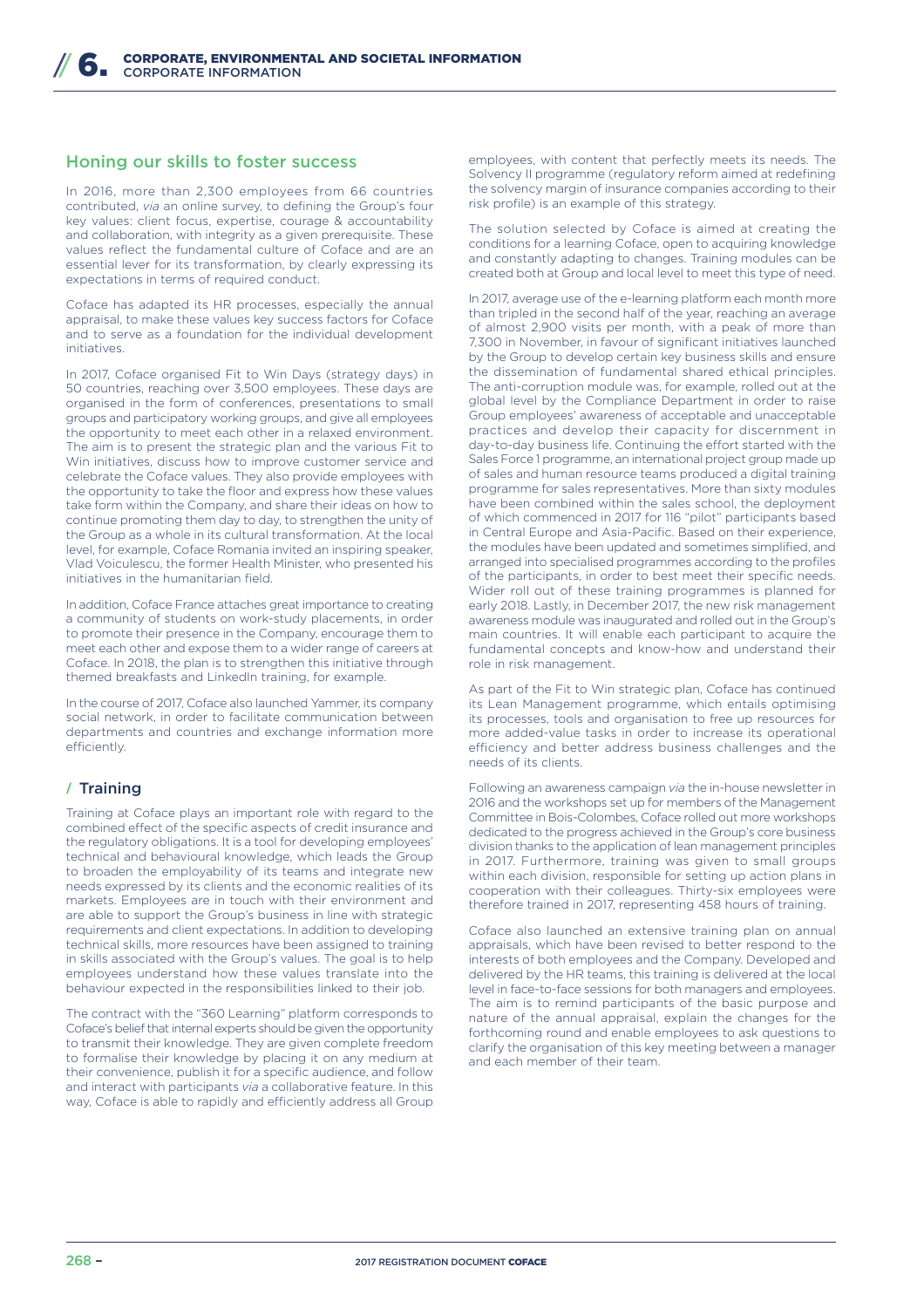Investment in training is monitored *via* the number of hours of training delivered, the number of employees trained and the budget dedicated to training. In total, in France, Italy, Germany and Spain, each employee received on average slightly over 10 hours of training throughout the year. The detailed indicators are as follows:

| Country      | Number of training hours 2017 | <b>Number of people trained 2017</b> | Budget spent (in $\epsilon$ ) 2017 |
|--------------|-------------------------------|--------------------------------------|------------------------------------|
| France       | 7.290                         | 698                                  | 621,762                            |
| Italy        | 2,551                         | 188                                  | 87,130                             |
| Germany      | 4,862                         | 609                                  | 95,962                             |
| Spain        | 5.747                         | 188                                  | 128,445                            |
| <b>TOTAL</b> | 20,450                        | 1,683                                |                                    |

Training costs are reported in accordance with local regulations and practices. Therefore, communication of consolidated data for the whole of the reporting scope will be possible after homogenisation of the calculation methods for this budget.

## **/** Performance management

Since 2013, an annual appraisal process was rolled out using an online tool in 22 languages in all of the countries where the Group is established, in order to determine the strategic priorities and share standardised criteria for employee performance assessment. At the start of 2017, 96% of annual appraisals had been conducted, illustrating the need of employees to exchange views with their manager and discuss clear individual objectives for the year, based on a sharing of the major strategic priorities for each entity and function.

Over the course of 2017, feedback was compiled to identify ways in which performance management may be improved. The process was revised in response to this feedback, without changing the main themes addressed in the course of the interview. A simple overall performance ranking scale was introduced, which continues to take into account the achievement of the objectives fixed at the start of the year and professional conduct with regard to the Group's values, but which reinforces the importance of these values. This new ranking is also intended to enable the manager to transmit more clearly to the employee how their work is perceived, the reasons for this and areas for improvement. Hence, the Group clearly expresses the fact that collective performance resides in the capacity of each individual to demonstrate in their behaviour their ability to create value for the business.

Another change is that the setting of individual objectives has been separated from the annual appraisal: in 2018, the objectives may be fixed up to the end of April, whereas the performance review and career development discussions will continue to be finalised by the end of February. This is to enable managers to deploy their priorities to their teams at every level of the organisation, and to enable the use of coherent indicators to define the target level to be achieved. In this context, the formal mid-year review has been removed in the online tool.

The results concerning performance and desired mobility served as a basis for the Group's talent reviews, aimed at preparing succession arrangements for key positions, identifying employees' career potential, and building development plans adapted for their potential. In 2017, a new, more user-friendly format was introduced to conduct this review for around 100 managers and senior managers.

The focus was placed on the collective validation of potential by the management teams and on the definition of individual development plans. The aim is to make managers responsible for their teams' development and to prepare for succession effectively, to ensure continuity the day it needs to be implemented. The aim is also to encourage the retention of key resources by demonstrating the Company's solid commitment to their career development and management. These reviews will be deployed throughout the entire Group as of 2018.

# Compensation policy: controlling risks, managing performance and supporting the strategy

In accordance with regulatory requirements applicable to the insurance sector since 2016 (Solvency II), Coface's compensation policy is reviewed each year in line with the Group's strategic objectives to ensure effective risk management within the Company

This policy is set out in detail in Section 2.3.1 "Compensation Policy" and aims:

- ◆ to attract, motivate and retain the best talents. Since 2016, the Group has extended the allocation of free performance shares to a regulated target population in the context of the Solvency II Directive (key functions and employees with significant influence on the Company's risk profile) for whom a portion of the variable compensation must be deferred, and to certain key employees as part of the retention policy. The vesting period for this scheme is set at three years;
- ◆ to encourage individual and collective performance and seek to be competitive on the market while respecting the Group's financial balance. In 2017, the Group Human Resources Department decided to coordinate a global compensation survey project with a compensation consultancy firm expert in the financial services sector. The aim of this project was to reinforce the Group's knowledge of market practices and ensure clear compensation management within the Group during a period of significant change;
- ◆ to comply with the regulations in force and guarantee internal fairness and professional equality, particularly between men and women. As part of its annual compensation review, the compensation team ensures that the distribution of increased budgets respects gender balance throughout all the Group's entities; and lastly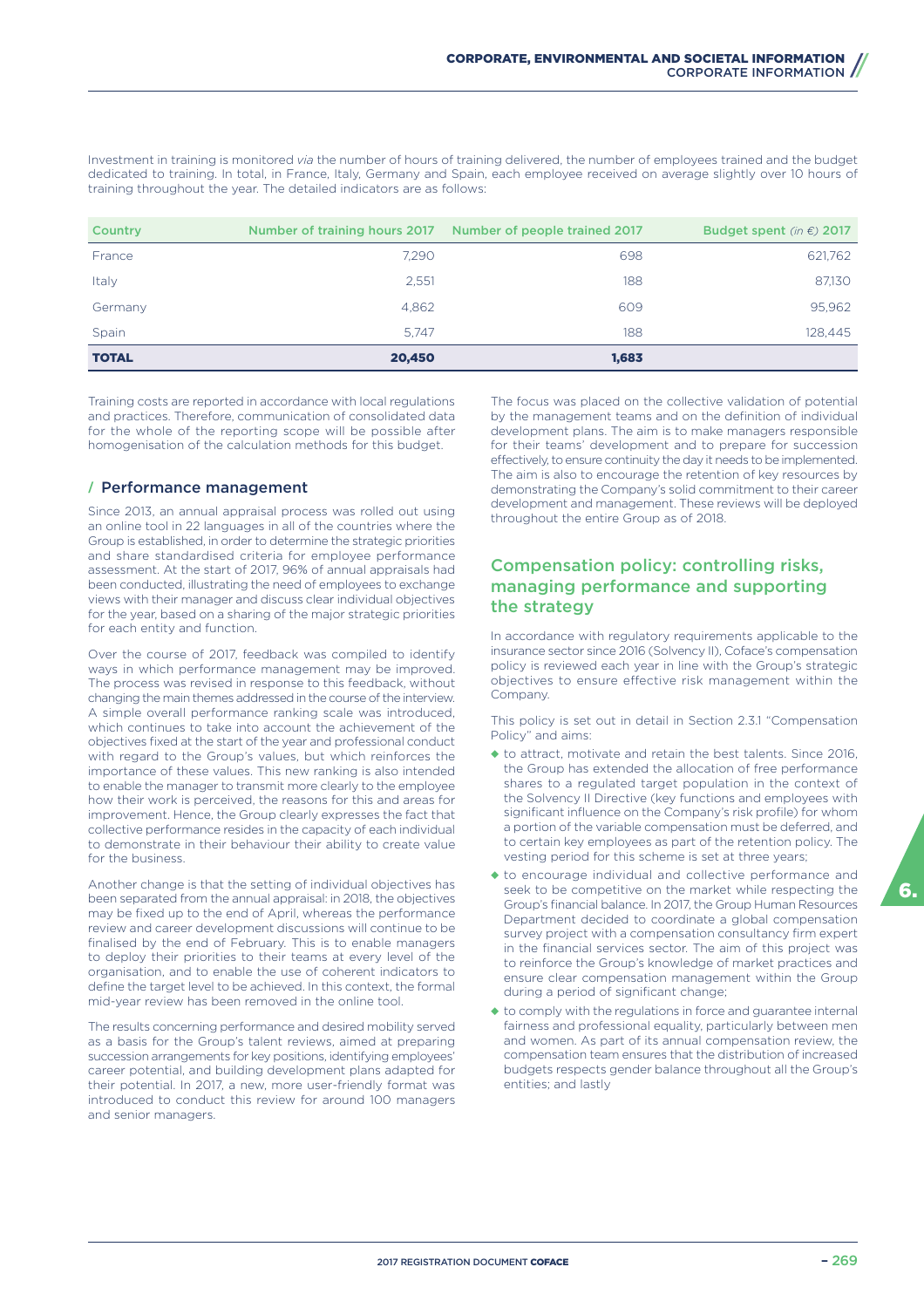◆ to be consistent with the Group's objectives and support its development strategy in the long term. The bonus policy is therefore reviewed and validated each year by the Management Committee with regard to the Group's priorities. Since 2016, the objectives of each function have been defined with regard to the Fit to Win strategic plan.

The Coface compensation policy is managed by the Group HR Department and transmitted by the HR function in Coface regions and countries.

## Employee commitment survey: a listening and commitment tool

In 2017, Coface deemed it important to measure the satisfaction and commitment of its employees, particularly based on a new engagement survey prepared and conducted in collaboration with AON Hewitt called My Voice. With its rich experience and benchmark of 11 million respondents, this service provider was able to guide Coface in its choice of questions and protect the anonymity and confidentiality of the responses.

This survey, consisting of 36 questions, two of which are open, addresses a range of subjects, such as company culture, management, career opportunities, collaboration, etc.

My Voice was conducted in eight different languages and obtained a 92% participation rate, demonstrating employees' strong attachment to Coface and a desire for constructive improvement.

The results were presented by Region, country and function in December 2017. Working groups composed of employee volunteers will be organised in early 2018 to define action plans at every level within the organisation, on all the themes highlighted by the survey as requiring improvement.

Coface plans to repeat this survey every 12 to 18 months in order to measure the impact of its action plans and further reinforce its on-going improvement approach.

# Mobility and international development

Since January 1, 2016, the Group HR Department has set up a new international mobility policy applicable to all Group employees. This policy aims to control legal, corporate and tax risks, optimise costs, and clarify the rules in order to guarantee equal treatment in all its entities worldwide.

In 2017, Coface introduced a mandatory medical check-up into its international mobility management process. These medical check-ups are managed externally by the Henner company to guarantee the confidentiality of employee medical data.

Coface also relies on the VIE programme (voluntary international experience) to diversify and energize its teams. This French State aid enables young Europeans, both men and women under the age of 28, to undertake a professional assignment abroad on behalf of a French company for a period of six to 24 months.

The VIE programme has been a useful springboard for many interns and apprentices within the Group, and also for young graduates from outside the Group, to launch their international career with Coface. It enables Coface to manage its age pyramid by increasing its pool of young international talents already in possession of critical skills regarding the core business and a solid network within the Group.

In 2017, Coface took on 39 volunteers in 15 countries. Nineteen new assignments are planned for 2018.

Coface regularly communicates *via* Connect, the weekly newsletter, or One, the Group's quarterly magazine, about its international mobility and VIE programme, in order to inform employees of possible career development opportunities within the Group.

# Corporate dialogue: defending the corporate plan

#### **/** Bodies representing employees

The Group maintains on-going corporate dialogue with its European and national employee representative bodies. The implementation of this dialogue provides management and employee representatives with a forum for working towards the Group's success and sustainable development.

In each country within the reporting scope, there are employee-representation bodies.

In France, there are three such bodies, which are elected: the works council, made up of nine permanent members, the staff delegates, comprising 11 permanent members and five substitute members, and the Hygiene, Safety and Working Conditions Committee (CHSCT), made up of nine members.

In Germany, three works councils exist: the works council for the Coface Germany branch and *Coface Rating GmbH (EIC),*  composed of 11 members and representing around 500 employees; the works council for *Coface Finanz GmbH,* composed of five members and representing around 110 employees; and the works council for *Coface Debitorenmanagement GmbH,* composed of three members and representing around 45 employees.

In addition, within the Board of Directors of Compagnie française d'assurance pour le commerce extérieur, there are four directors representing the employees and one director representing the works council.

In addition, for all the countries in the reporting scope, there exist trade union delegates or representative trade union organisations that take part in corporate dialogue within the Company.

These different bodies meet regularly to discuss corporate matters such as compensation, working hours, management of leave and the employees' mutual fund.

Hence, in France during 2017, 12 meetings of the works council, 11 meetings of the staff delegates, 6 CHSCT meetings and 10 meetings with union delegates took place. The works council and CHSCT meetings also dealt with subjects linked to the functioning of the Company (consultation on the economic situation, on the strategic orientations and their corporate consequences, renovation of premises, reorganisation of departments, evolution of staff, and professional training).

In Germany, 65 works council meetings took place this year, *i.e.* double the number of mandatory meetings.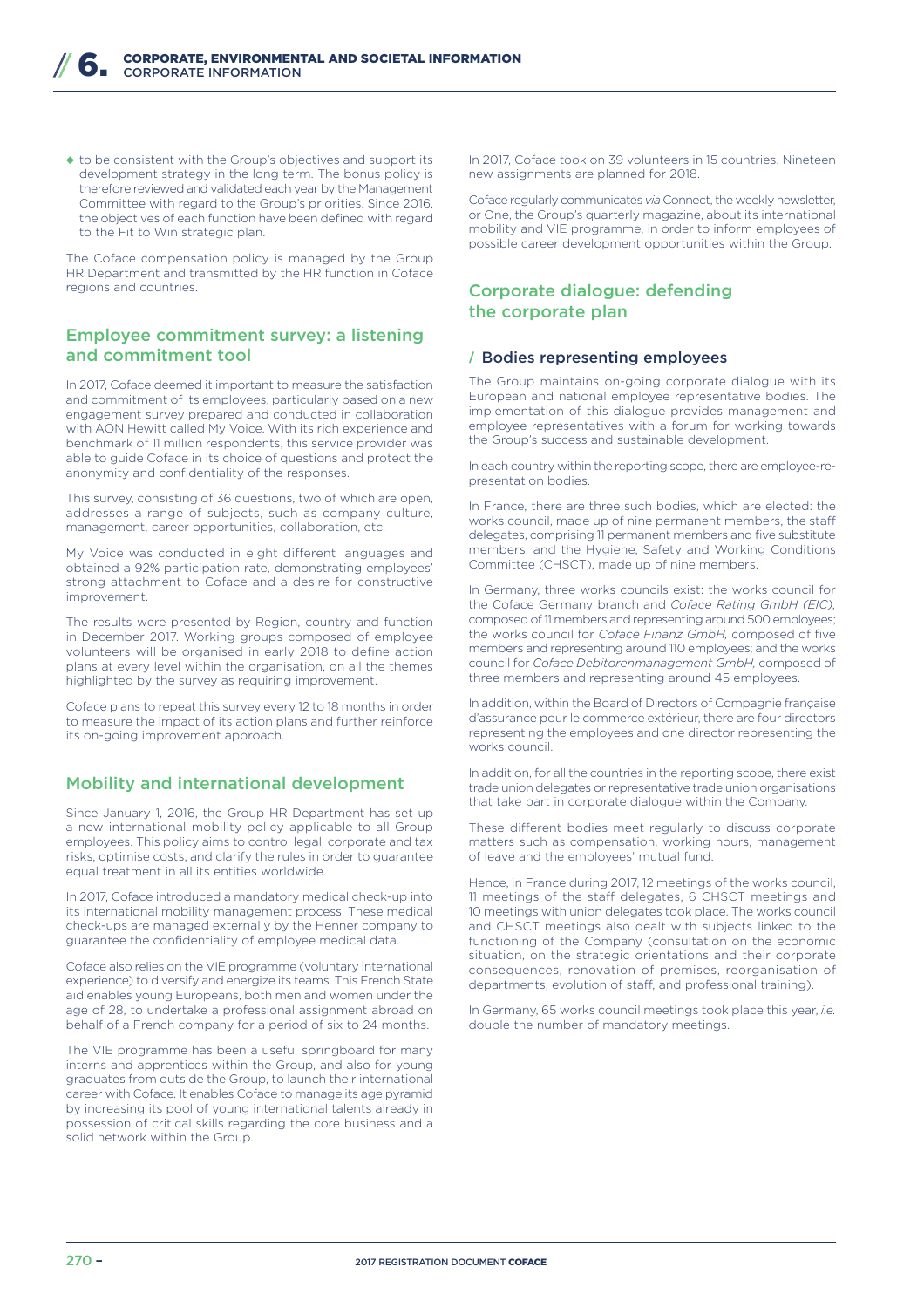The European Works Council meets at least once per year to set out the activity and future strategic guidelines for the Group. Throughout the year, there are also discussions between management and the European Works Council restricted committee regarding projects pending and the development of the organisation.

This year, new elections for members of the committee were held, and one amendment to the European Works Council agreement was signed pursuant to the obligations requiring a renewal every four years. All seats on the European Works Council are now filled, with 17 permanent members representing employees in the 23 European countries.

In 2017, members of the European Works Council were given external training on the legal context and operational tools of European works councils. Support for preparation of the Central European Council meeting is also scheduled for June 2018.

The Group believes that corporate dialogue is an important driver for mobilising employee engagement. In an effort to create conditions for its sustainable development, it is working to reconcile the Company's performance with a process of corporate progress. Progress on the Fit to Win strategy and My Voice, an engagement questionnaire for employees, was the subject of specific presentations at the plenary meeting of the European Works Council in 2017, as well as a number of presentations before the local works councils.

# Collective bargaining and company level agreements

The Group conducts regular discussions with the European Works Council and in 2013 signed an agreement regarding the rights to information and consultation of the body, creating a restricted committee within it. On May 19, 2015, the restricted committee approved its by-laws, thus strengthening the principles of its governance.

In France, the companies in the Group's scope of consolidation primarily fall under the National Collective Agreement for Insurance Companies. As regards company-level agreements, in accordance with each party's prerogatives, the employee-representative bodies are integrated into the processes of transforming organisations or establishing new processes, always striving to seek out agreements. Thus, in 2017 management signed a framework agreement with the trade unions on paid leave, the "time savings account" *(compte épargne temps)* for days of paid leave, and the daily rate of compensation *(forfait jours).*  This measure will be extended in 2018 with the introduction of teleworking, the negotiations for which are in the process of completion.

It should be noted that in Germany, discussions and negotiations on the Fit to Win plan (internal reorganisation and voluntary departures) have been conducted in close collaboration with the trade unions throughout the year.

# Day-to-day health and safety

The Group ascribes significant importance to employee health and safety. There are medical monitoring mechanisms in compliance with local regulations, and healthcare coverage is offered to employees in all the entities.

Concerning employment in the service sector, the identified risks more specifically concern occupational environment and professional transportation. To that end, certain entities have

now taken initiatives to prevent these risks, notably as concerns their employees (training for driving on slippery roads, nutrition days, medical, dental and eye check-ups, etc.).

In 2015, our entity based in the United Kingdom launched a series of initiatives to support its new workplace well-being policy. In 2017, employees were able to sign up for a fitness programme and attend yoga classes. For a healthy working environment, fruit baskets are provided for all employees. Coface Spain also organises an annual campaign including information sessions on nutrition and healthy lifestyle habits. Working groups on healthcare and sport are also organised as part of this.

Other Coface offices are also endeavouring to create pleasant working conditions; Coface offices in Spain and Portugal, for example, renewed their initiative from the previous year to celebrate "Friendship and affection day" with handwritten cards distributed to friends and colleagues.

It should be noted that the Coface offices in Austria, Lithuania, Poland, Hungary and Romania opted for more modern premises when moving sites in 2017. Coface Austria in particular chose to organise its working areas to encourage discussion and collaboration, by means of numerous meeting rooms.

Germany also organised Pilates and meditation classes and a Health Day to promote employee well-being at work. Health Day, which was held for the 4<sup>th</sup> year running, was organised in cooperation with Barmer GEK, one of the largest insurance companies in the field of health.

In addition to the national health insurance system, Coface Italy offers a complementary health insurance package to all its employees. As part of this, employees can benefit from an annual medical check-up and a full health assessment. Coface Spain also offers all employees a health assessment each year.

In France, Germany and Italy, employees are trained in first-aid, and emergency building evacuation drills are organised to ensure employee safety.

In the wake of the Paris terror attacks, a *Vigipirate* security plan was activated at the Bois-Colombes site and security measures were reinforced (check-point at main entrance to the building). The Group has undertaken to intensify security measures in each of its entities to ensure that employees are protected as much as possible against terrorist threats.

Twelve workplace accidents leading to days off were reported in France, Germany, Italy and Spain in 2017 (six in France and six in Germany). No occupational illnesses were reported in France.

In conjunction with the occupational physician, the Hygiene, Safety and Working Conditions Committee (CHSCT) and the commission for the prevention of psychosocial risks, a set of indicators is monitored to spot trends, learn lessons and implement actions. Hence, when renovating the premises of the head office, specific arrangements were made in the building to reduce noise generated by working areas (partitioning off of social areas, installation of plants and the addition of partitions between office areas). No agreement has been signed with the trade unions or employee representatives in Italy, Germany and Spain with regard to health and safety at work.

Coface's management maintains regular dialogue with employee representative bodies regarding matters in connection with working conditions and safety. In this respect, during meetings with the CHSCT, the single document on risk prevention for employee health and safety was updated in 2017 with the cooperation of the occupational physician.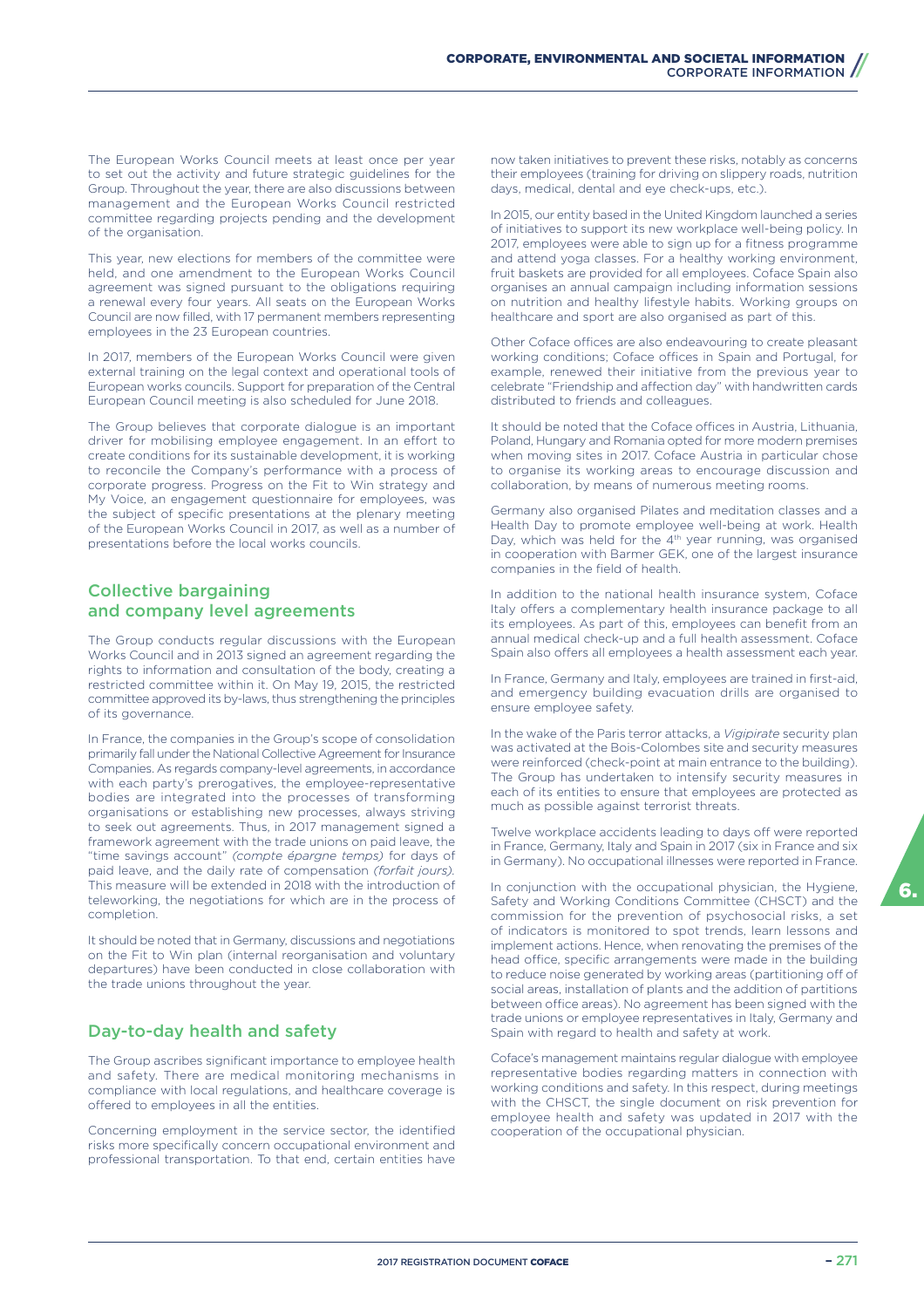# Equal treatment and access to employment: anti-discrimination measures

# **/** Disability

The Group is centred on the consulting, analysis and client relations businesses, and is thus able to welcome employees with disabilities. The Group ensures that employees with disabilities are integrated into all its businesses and countries and applies existing local provisions.

The lines of action in France, Germany and Italy are presented and discussed with the employee representation bodies on a regular basis. Furthermore, Coface Germany has a specific representation body for employees with disabilities. Throughout 2016, Coface Germany conducted negotiations on the arrangement of a professional reintegration programme. This negotiation led to an agreement in 2017. A first person has taken part in this programme, with very positive feedback from the participant, works councils and managers.

Coface France is currently working in collaboration with the occupational physician and social services on communication to clarify the implications and in particular the interests of the recognition process for the employee with disability status under French law.

In order to enhance the working conditions of employees with disabilities, Coface France intends to offer all employees the possibility of teleworking.

Lastly, the practices of Coface Italy reflect the legal framework, which requires that a minimum number of jobs should be reserved for people with disabilities in the total workforce of an entity.

#### **/** Employment of older employees

Historically, France and Germany have had an age pyramid with a large proportion of the workforce over the age of 50 and a limited staff turnover rate, reflecting both team loyalty and the Company's willingness to recognise and retain the expertise of its employees. However, Coface France decided in 2017 to support employees nearing retirement age by offering them a pre-retirement scheme enabling them to bring forward their departure by a maximum of up to two years prior to their full retirement date. As part of this, Coface undertook significant support and transition work to ensure that skills are transferred as smoothly as possible, in an extension of the provisions under the generation contract adopted in 2013. These departures resulted in the partial renewal of the teams.

As of December 31, 2017, the age ranges of employees in France, Germany, Italy and Spain were as follows:

| Age ranges     | Percentage of<br>staff in Spain | Percentage of<br>staff in Italy | Percentage of<br>staff in France | Percentage of<br>staff in Germany |
|----------------|---------------------------------|---------------------------------|----------------------------------|-----------------------------------|
| $<$ 30 years   | 7.1%                            | 4.8%                            | 14.5%                            | 3.2%                              |
| 30 to 40 years | 31.3%                           | 27.0%                           | 22.9%                            | 26.0%                             |
| 40 to 50 years | 46.2%                           | 47.6%                           | 30.7%                            | 32.4%                             |
| $> 50$ years   | 15.4%                           | 20.6%                           | 31.9%                            | 38.3%                             |

In order to define suitable and innovative actions (transmission of knowledge, receiving and mentoring young people, career development of older employees, etc.), in December 2013 France signed an agreement relating to the generation contract (scheme implemented by the French State to encourage the protection of employment for older employees, the sustainable integration of young people and the transmission of skills within the Company).

## **/** Respect for the fundamental conventions of the International Labour Organization

Since 2003, the Group has been a signatory of the United Nations Global Compact, which commits it to respecting the fundamental conventions of the ILO. Coface therefore ensures compliance with freedom of association and the right of collective bargaining, the elimination of professional and employment discrimination, elimination of forced or mandatory labour, and the effective abolition of child labour.

# 6.1.2 AGREEMENT PROVIDING FOR EMPLOYEE SHARE OWNERSHIP IN THE CAPITAL OF THE COMPANY

As part of its stock market listing, the Company proceeded with a share purchase offer in June 2014 reserved for employees. Nearly 50% of eligible employees participated in this offer and

became shareholders, either directly or through the intermediary of the *Coface Actionnariat FCPE* mutual fund.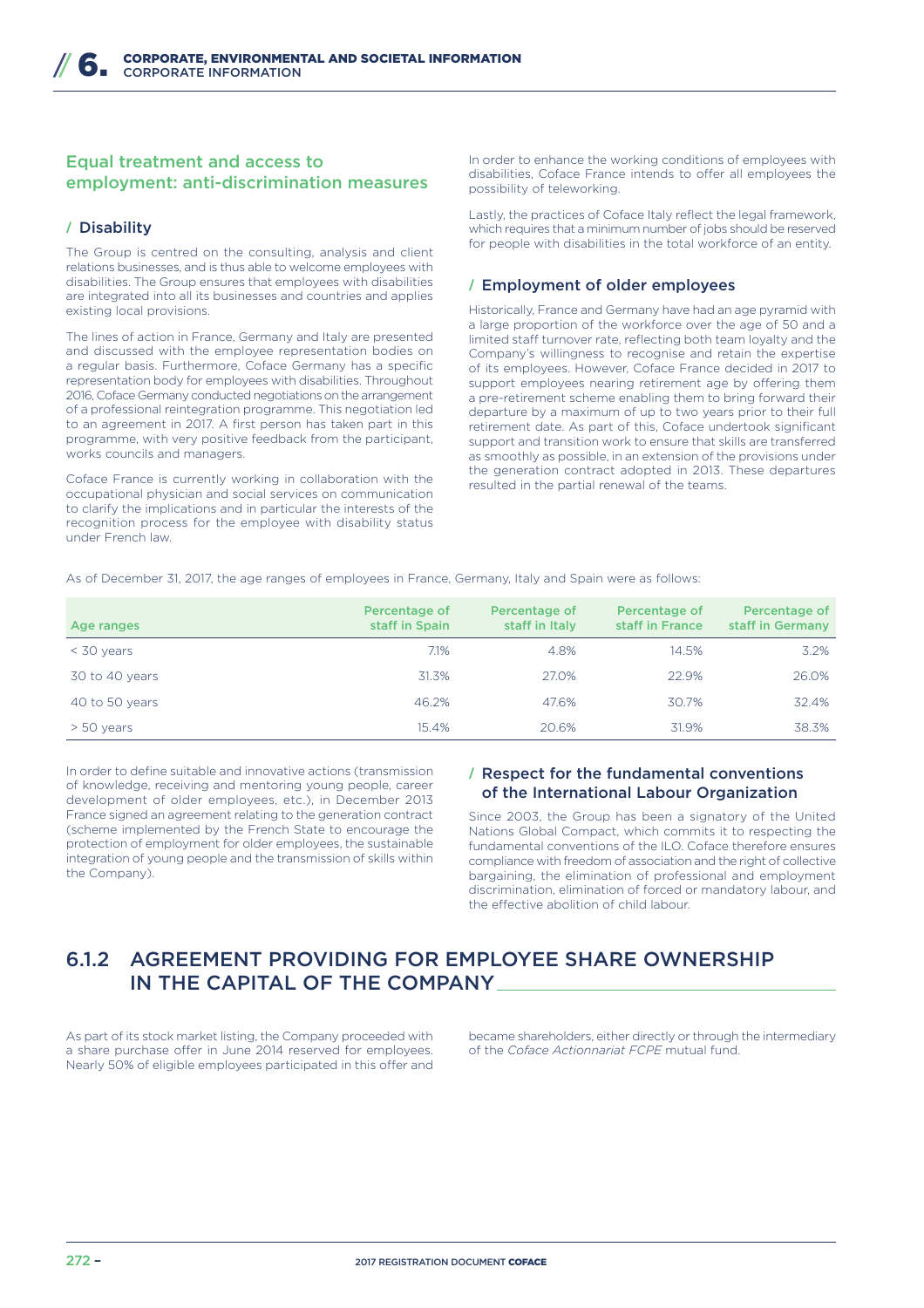# **6.2** / ENVIRONMENTAL INFORMATION

As a service company, Coface's CSR policy consists primarily in making conscious real estate choices that help to lower its environmental footprint by reducing its greenhouse gas emissions, and its energy and paper consumption. Accordingly, it seeks to promote selective waste sorting and recycling, especially of obsolete IT equipment components, and to encourage its

employees to adopt behaviour compliant with the commitments it has made in this field. Lastly, Coface measures the carbon footprint of its investment portfolio in the context of the implementation of its responsible investment policy, in order to participate in international environmental protection efforts linked to climate change and the energy transition.

# 6.2.1 GENERAL ENVIRONMENTAL POLICY

The Company is fully committed to protecting the environment. Its approach to reducing its environmental footprint has significantly influenced its real estate choices, particularly in the choice of its head office, and the efforts rolled out to reduce its greenhouse gas emissions, consumption of energy and paper, along with other initiatives established in France and abroad which encourage waste sorting and recycling, particularly for parts of obsolete IT equipment.

In Lithuania, Austria, Poland, Hungary and Romania, the Coface teams moved into more modern premises in 2017, more in line with the new environmental regulations.

In 2015, the Company set up a medium-term CSR plan which was the outcome of a think tank launched at the end of 2014 involving all of the Company's regions, the main aspects of which are presented in Section 6.4 below. The objectives of this plan were partially achieved in 2016 and 2017.

In 2017, there was no environmental litigation and no indemnity was paid in application of a legal decision rendered in that subject area. The Group has therefore not established any guarantee or provisions to cover that risk.

#### Actions to raise employee awareness

In order to fully include employees in this process, various actions were undertaken to raise employee awareness. Therefore, each year the Group business review features a section devoted to raising Coface employee awareness about environmental challenges, and the best practices booklet distributed to all employees upon their arrival at the Bois-Colombes premises emphasises in particular the importance of daily actions for sustainable development, and in particular of reducing paper consumption and sorting waste.

Other actions to raise employee awareness were developed at numerous local offices of the Company worldwide. One example was the campaign at Coface Romania to encourage its employees to reduce energy consumption in five areas of their day-to-day life (at work, leisure, travelling, at home and shopping) through a best eco-friendly behaviour manual filled with ideas on saving energy. More broadly, the message

of corporate environmental responsibility, and thus of each employee's responsibility, is disseminated by our teams worldwide, with countries such as Brazil being particularly active and innovative (use of products labelled as recyclable (pens, paper and cardboard), corporate gifts produced by companies committed to sustainable development, etc.).

A document on the legal obligations in CSR issues and the actions implemented inside the Group was presented to the European Works Council meeting in 2016. This was an opportunity to make the European employee representative body aware of CSR issues.

## Environmental features of the Group's buildings

In France, environmental aspects were a determining factor for Coface in choosing the building that has housed its head office in Bois-Colombes since June 17, 2013. This building, which can host approximately 1,200 employees, is certified NF MQE (high environmental quality for construction) and BREEAM (BRE environmental assessment method). It thus incorporates current best practices in terms of the immediate environmental impact, construction materials and processes, and production of waste. This building has furthermore been certified "low consumption" (BBC); its standard energy consumption is thus limited. The building preserves natural resources, thanks to limited water needs for green areas due to rooftop water recovery, solar panels situated on the roof and low-consumption exterior lighting.

In Germany, the main office located in Mainz is certified "Ökoprofit" for its sparing use of energy resources.

In compliance with European Regulations, Coface commissioned energy audits in France, Germany, Italy and Spain at the end of December 2015 and in 2016 for its respective buildings and vehicle fleets. The purpose of the audits was to study the energy use and greenhouse gas emissions for each building and vehicle fleet and draft recommendations for renovations to rationalise or reduce energy use. In France, the main energy saving measures recommended in the report were implemented in 2016.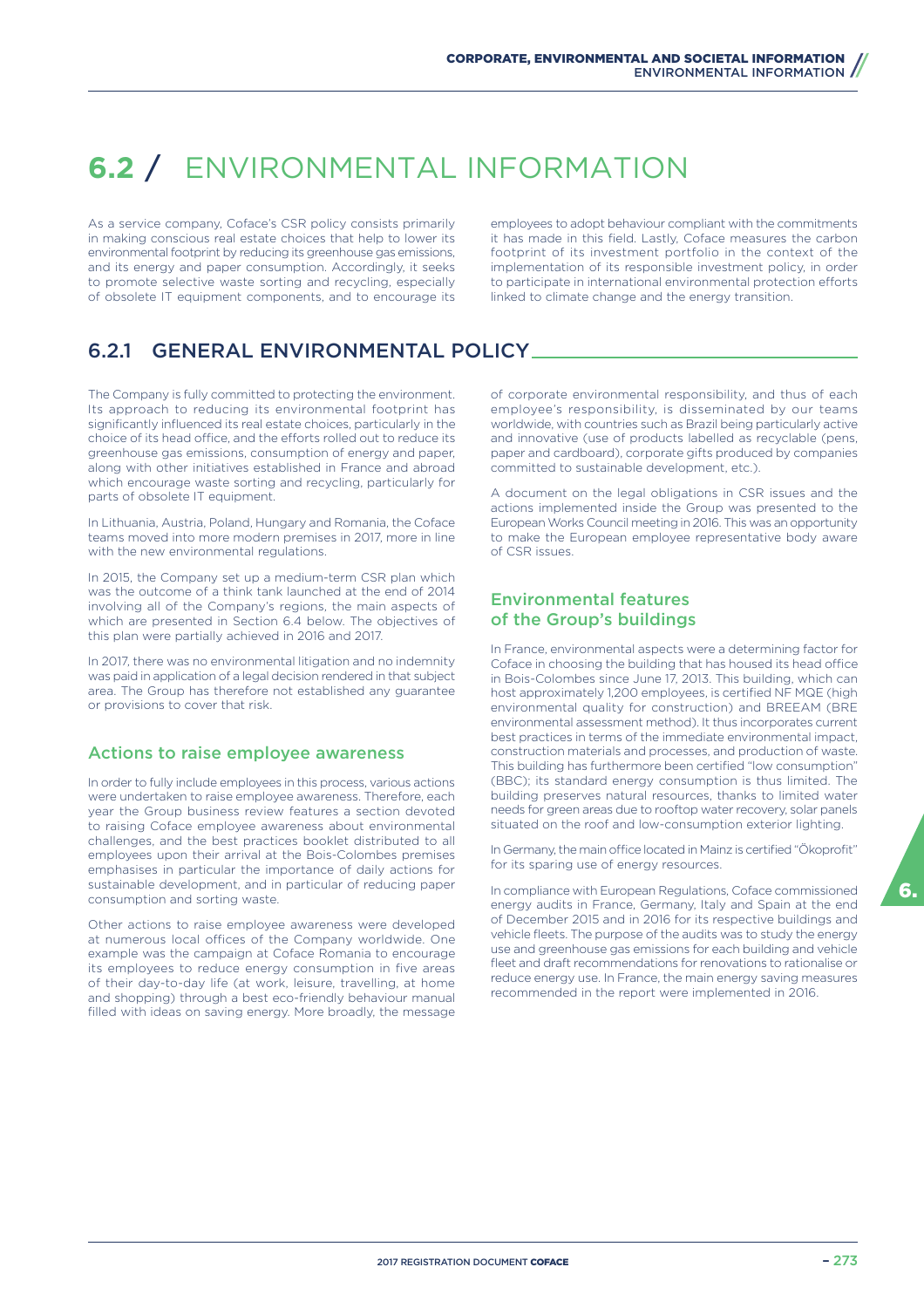# 6.2.2 WASTE MANAGEMENT AND THE FIGHT AGAINST FOOD WASTAGE

The Company's business does not cause significant pollution. It has a very insignificant direct impact on the air, water and soil, and does not cause any significant noise pollution.

In Bois-Colombes, a local waste sorting policy, with dedicated waste containers for glass, paper and ordinary industrial waste (OIW), was established. A note was distributed to employees to raise awareness.

Several entities of the Company participate in programmes to recycle obsolete or out-of-use materials, and employees are called upon in some of them to participate by contributing materials to be recycled. This is how Coface US began participating in a programme to recycle obsolete computers. Since 2014, approximately 900kg of hardware has thus been sent off each year to be recycled. In 2017, 1,150kg of hardware was recycled.

Since 2013, Coface Romania has taken part in a national scheme with the association Recolamp called the Green Corner, which brings together 11,600 companies with the aim of collecting spent electronic equipment, batteries, fluorescent lights and light bulbs for recycling.

Several years ago, Coface Romania also launched a forest protection initiative through a partnership with the Sistec Confidential association. As a result of this initiative, both confidential and non-confidential papers are stored and recycled, rather than thrown out. This initiative has saved several dozen trees over three years running.

Coface Austria established a certain number of measures to decrease the use of plastic (water is served in glass bottles, installation of a purified-water cooler, to prevent employees from purchasing plastic bottles).

To ensure the sorting and recovery of organic waste from food products on the Bois-Colombes and Mainz sites, the Company naturally sought the assistance of its mass catering service providers, Sodexo (in France) and Aramark (in Germany). Sodexo and Aramark are fully committed to promoting corporate social responsibility. For Sodexo, the well-being and health of people, diversity and inclusion, as well as the environment are central to its business lines and concerns. In this respect, Sodexo intends to fully participate in helping to achieve the 17 sustainable development goals (SDGs) set by the United Nations in September 2015.

Reducing food waste is one of the three goals considered by Sodexo as a priority, along with the fight against hunger and gender equality, as part of its Better Tomorrow 2025 strategy. In this context, Sodexo took part in the creation of the International Food Waste Coalition, an organisation bringing together companies and institutions seeking to take action against food waste. Sodexo is also a member of the Food Waste Task Force working group and the Green Public Procurement Task Force working group in Europe. Sodexo also set up a global programme called WasteWatch, demonstrating that it is possible to reduce food waste by 45% in just a few months thanks to the use of a centralised reporting tool able to measure and analyse waste both in the kitchen and on the consumer's plate, whether as a result of excessive quantities produced, damage, failure to use food before its use-by date or individual behaviour. Action plans are then set up to reduce this waste and thus reduce carbon emissions. In Spain and Italy, the Coface offices do not include company restaurants.

Since the Company's business does not release waste or any other pollution into the soil, no specific action was taken in that area.

# 6.2.3 CONSIDERATION OF NOISE DISTURBANCES

Coface's business does not cause noise pollution to third parties. Moving the head office to premises with an open floor plan led the Company to adopt a certain number of measures to preserve the peace and quiet, in the interests of its employees and clients.

The premises include numerous conference rooms or "bubbles" intended for professional discussions between employees, in order to limit noise in the common spaces at all times.

# 6.2.4 SUSTAINABLE USE OF RESOURCES AND THE CIRCULAR ECONOMY

#### Water consumption

The Group only consumes water in the operation of its service-sector premises: air-conditioning, cooling of electronic equipment, cafeteria, maintenance, sanitary facilities and watering of green areas.

Best practices for life on an open floor plan are disseminated among employees, emphasising the various means which help limit noise disturbances: setting phones to go directly to messaging, adjustment or elimination of ring tones, favouring visual notifications, setting mobile phones to vibrate, and use of work bubbles.

In 2017, water consumption totalled 27,081 m<sup>3</sup> *versus* 28,587 m<sup>3</sup> in 2016 and  $44,334$  m<sup>3</sup> in 2015 for the entire reporting scope, thanks to the efficient control of the water distribution network and of maintenance.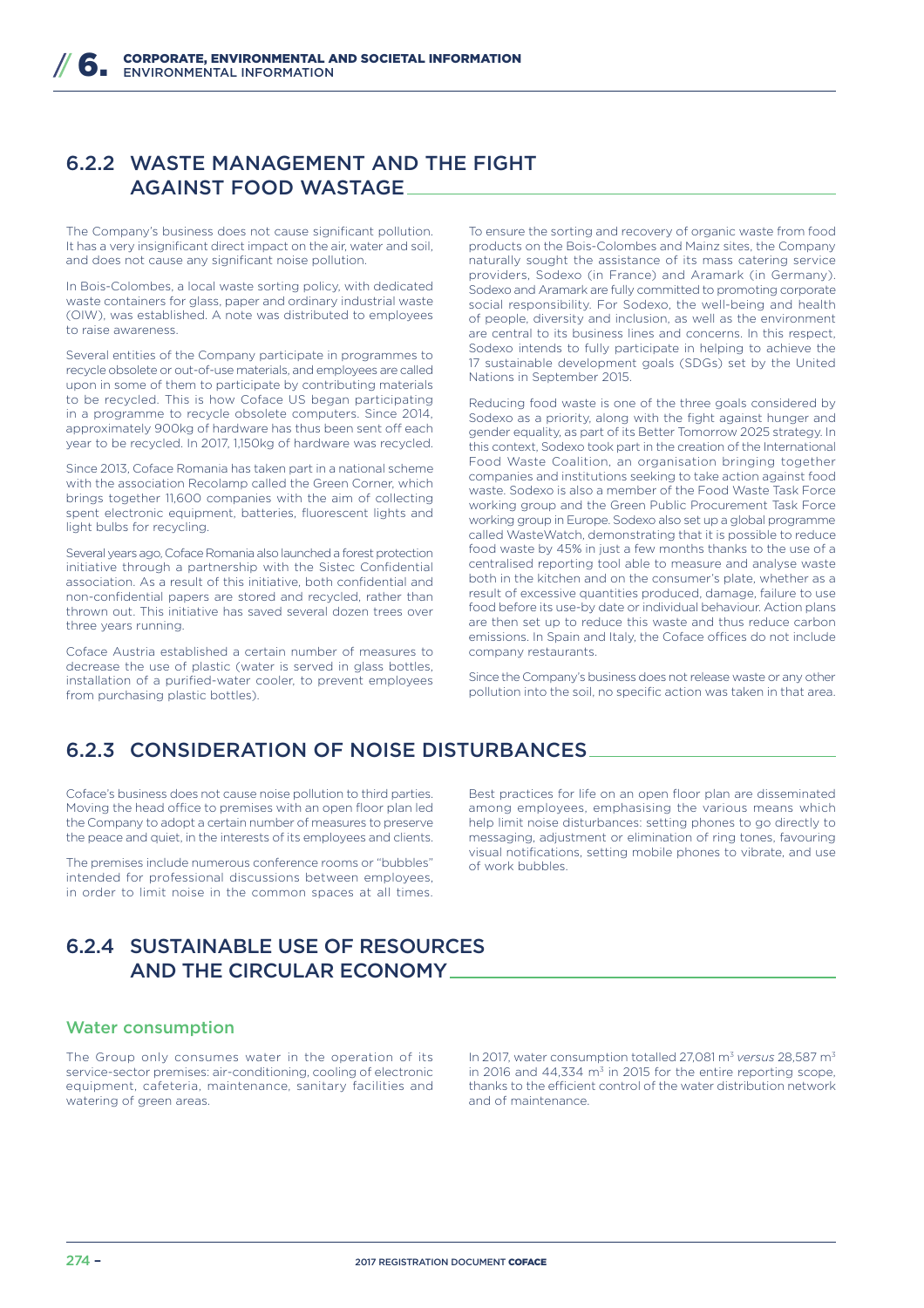# Paper consumption

Coface is committed to reducing its paper consumption. It has established a printing policy for its entire reporting scope which includes the following measures: setting printers to print on both sides of the paper by default, elimination of individual printers where possible, encouraging staff to print only essential documents and to favour "economical" printing layouts. Across the reporting scope, the Group also encourages the purchase of environmentally friendly paper, certified PEFC or carrying an FSC label.

Campaigns were undertaken in several countries to reduce paper consumption. In France, an audit was performed on all printers in 2016 to analyse the total costs and uses of these machines and determine areas for optimisation according to the functional needs of Coface employees. The significant reduction in consumption for several years now and the precise mapping of the total number of machines have revealed, by comparison to usage rates per machine, the need to reduce the number of printers by nearly 40% leading consequently to a substantial reduction in the costs linked to the operation of these machines for the Company.

In the same vein, in 2016, the Group Legal Department chose to opt for partially paperless legal information by cancelling most of its "paper" subscriptions to legal magazines and updates to specialised publications. To address its commitments to promote the circular economy, a large portion of its paper-based document library, now replaced by an online document library, will be recycled or, where appropriate, offered to organisations that have shown an interest.

The Group has likewise engaged for several years in a policy to make its exchanges with its policyholders paperless, and strives to continually improve its clients' digital experience. A number of web services, such as Dashboard, CofaMove and CofaServe, have been developed in recent years. In 2017, Coface launched two major digital initiatives:

◆ the "digital entry portal" for clients, which facilitates exchanges and communication between them and Coface; this gives clients a unique and direct access to all Coface web interfaces and access to a library of documentation on products and tools,

tutorials and FAQs; it also provides clients with economic information, products and tools tailored and adapted to their business;

◆ a new version of CofaNet, CofaNet Essentials, a web interface enabling clients to manage their credit insurance contracts; this secure tool enables clients to manage their contracts online, and thanks to its CofaMove app, policyholders can submit requests for approval or consult their client portfolio on their smartphones.

The move to paperless exchanges between Coface and its multinational clients also includes the use of the Dashboard, an exclusively online tool that offers policyholders centralised monitoring of data for all their trade receivables.

Coface's total paper consumption in France has, therefore, been reduced significantly in recent years thanks to the move to paperless exchanges with policyholders and also thanks to better monitoring of printing and the use of thinner paper. The drop has been particularly significant since 2012, when it stood at 54 tons. The temporary increase in paper consumption in France between 2014 and 2015 is explained by the fact that in 2015, as part of efforts to keep a tighter control on costs, Coface performed numerous copying tasks in-house, when such tasks were previously outsourced. Consumption fell back to a low level in 2016 at 36 tons. In 2017, the drop to 17.5 tons can be explained in part by the departure from Coface of employees working in the State Guarantees Department, whose rules for archiving files in paper format formed part of their internal procedures.

Likewise in Germany, total paper consumption has fallen every year since 2012, when it stood at 48 tons, to reach 24.8 tons in 2016, representing an overall reduction of around 50% in five years. In 2017 consumption fell again by 50%.

Italy and Spain consume little paper thanks to a strict implementation of the printing procedure described in the first paragraph of this section.

Across the reporting scope, paper consumption in 2017 therefore amounted to 36.9 tons.

|                      | <b>France</b> |                               | Germany   |                               | <b>Italy</b> |                               | <b>Spain</b> |                               | <b>Total</b><br>(reporting scope) |                               |
|----------------------|---------------|-------------------------------|-----------|-------------------------------|--------------|-------------------------------|--------------|-------------------------------|-----------------------------------|-------------------------------|
| Paper<br>consumption | (in tons)     | Change<br>$N/N-1$<br>(as a %) | (in tons) | Change<br>$N/N-1$<br>(as a %) | (in tons)    | Change<br>$N/N-1$<br>(as a %) | (in tons)    | Change<br>$N/N-1$<br>(as a %) | (in tons)                         | Change<br>$N/N-1$<br>(as a %) |
| 2012                 | 54            |                               | 48        |                               |              |                               |              | ٠                             | 102                               |                               |
| 2013                 | 39            | (28)%                         | 45        | $(6)$ %                       | -            |                               |              | ۰                             | 84                                | (18)%                         |
| 2014                 | 38            | $(3)$ %                       | 31        | $(31)$ %                      |              |                               |              | ٠                             | 69                                | (18)%                         |
| 2015                 | 42            | 11%                           | 28        | (10)%                         |              |                               |              | ۰                             | 70                                | $(1)$ %                       |
| 2016                 | 36            | (16.6)%                       | $24.8*$   | $(12.9)$ %                    | 5            | $\overline{\phantom{a}}$      | -            | ۰                             | 65.8                              | (6.4)%                        |
| 2017                 | 17.5          | $(51)$ %                      | 11.9      | (46.6)%                       | 5            | 0%                            | 2.5          | ۰                             | 36.9                              | (43.9)%                       |

*\* In 2017, paper consumption was corrected in Germany for the 2016 financial year. Consumption in 2016 totalled 22.3 tons, and not 24.8 tons.*

6.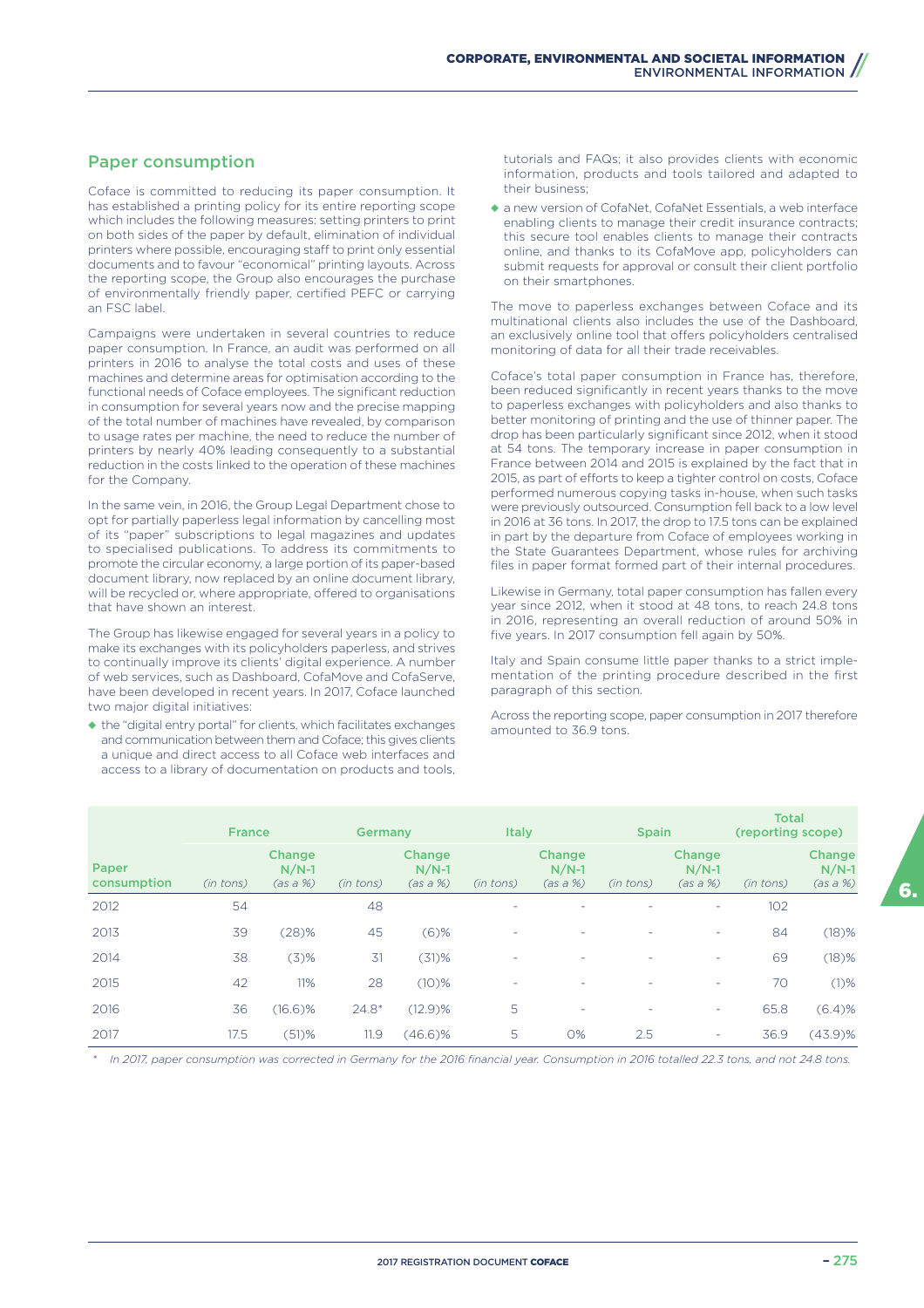# Energy consumption

The Group's energy consumption concerns lighting, air-conditioning and heating of the premises.

The Group implements actions to reduce energy consumption, which translates to the environmental choices made in terms of

real estate (see the features of the building housing the head office and the main office in Germany), which have allowed energy consumption to be significantly decreased.

# Reported energy consumption since 2014 for the reporting scope

|              | <b>2017 Reporting scope</b> |                                    | <b>France, Germany</b><br>and Italy 2016                                     |                                                                                                        | <b>France</b><br>and Germany 2015 |                                  | France 2014 |                                  |
|--------------|-----------------------------|------------------------------------|------------------------------------------------------------------------------|--------------------------------------------------------------------------------------------------------|-----------------------------------|----------------------------------|-------------|----------------------------------|
|              | <b>Consumption</b>          |                                    | <b>CO</b> , equiv. Consumption CO, equiv. Consumption CO, equiv. Consumption |                                                                                                        |                                   |                                  |             | CO <sub>2</sub> equiv.           |
| Electricity  |                             | 6,825 Mwh 632 CO, T eq             |                                                                              | 6,360 Mwh 521 CO <sub>2</sub> T eq 5,802 Mwh 71 CO <sub>2</sub> T eq 3,779 Mwh 78 CO <sub>2</sub> T eq |                                   |                                  |             |                                  |
| Gas          |                             | 1,463 Mwh 316 CO <sub>2</sub> T eq |                                                                              | 1,371 Mwh 297 CO <sub>2</sub> T eq                                                                     |                                   | 692 Mwh 130 CO <sub>2</sub> T eq |             | 575 Mwh 116 CO <sub>2</sub> T eq |
| Surface area | $72.026$ m <sup>2</sup>     |                                    | $67.823$ m <sup>2</sup>                                                      |                                                                                                        | $63.431 \text{ m}^2$              |                                  |             | $30.900$ m <sup>2</sup>          |

The increase in greenhouse gas emissions in 2016 compared to 2015 can be explained by the inclusion of Italy in the reporting scope. This is because the energy mix in Italy relies quite heavily on fossil fuels, unlike the French energy mix.

The percentage of renewable energy used by Coface in France since 2015 corresponds to 13.6% of its total consumption. Furthermore, the roof of its Bois-Colombes head office in France is covered by some 100 square metres of solar panels, which reduce its gas consumption by reheating the water

# 6.2.5 CLIMATE CHANGE

The Group has taken various initiatives to reduce its environmental footprint, in particular with regard to greenhouse gas emissions. thanks to the policies presented below and to its new socially responsible investment policy – SRI (see Section 6.3.4).

# Travel policy

Since 2014, the travel policy for Coface France employees, adapted for the entire Group in 2017, stipulates that:

◆ only train travel is authorised over certain distances, beyond which it may be preferable to travel by plane;

supplied to sanitary facilities and to the restaurant. The panels, which have been operating since 2015, led to a 50% reduction in energy consumption over the April to October 2015 period compared to the same period in 2014, and a total reduction in gas consumption over the same period for 2016 and 2017.

In Germany, electricity consumption does not generate any greenhouse gas emissions since Coface Germany has opted for an energy contract fully based on renewable energy sources with an offset system.

◆ generally speaking, travel is limited and replaced by telephone or videoconferencing, where available and relevant given the situation. All of the main Coface sites worldwide are equipped with the appropriate means. At the head office, a remote attendance room and several videoconference rooms were installed to allow effective, simultaneous discussions to take place between the Group's seven regions.

Other local initiatives can be highlighted: for example in Colombia, employees are recommended to use public transport, which has led to a reduction in the number of parking spaces.

| Type of travel | <b>CO<sub>2</sub></b> tons equivalent<br>for the reporting<br>scope 2017 | CO <sub>2</sub> tons equivalent<br>for France, Germany<br>and Italy in 2016* | CO <sub>2</sub> tons equivalent<br>for France and | CO <sub>s</sub> tons<br>equivalent<br>Germany in 2015 for France in 2014 |
|----------------|--------------------------------------------------------------------------|------------------------------------------------------------------------------|---------------------------------------------------|--------------------------------------------------------------------------|
| Aeroplane      | 673.6                                                                    | 533                                                                          | 373                                               | 268                                                                      |
| Train          | 14.5                                                                     | 4.35                                                                         | 3.05                                              | 3.48                                                                     |

*\* The data was corrected with regard to the 2016 Registration Document: 533 CO<sup>2</sup> T eq. (air travel) and 4.35 CO<sup>2</sup> T eq. (train).*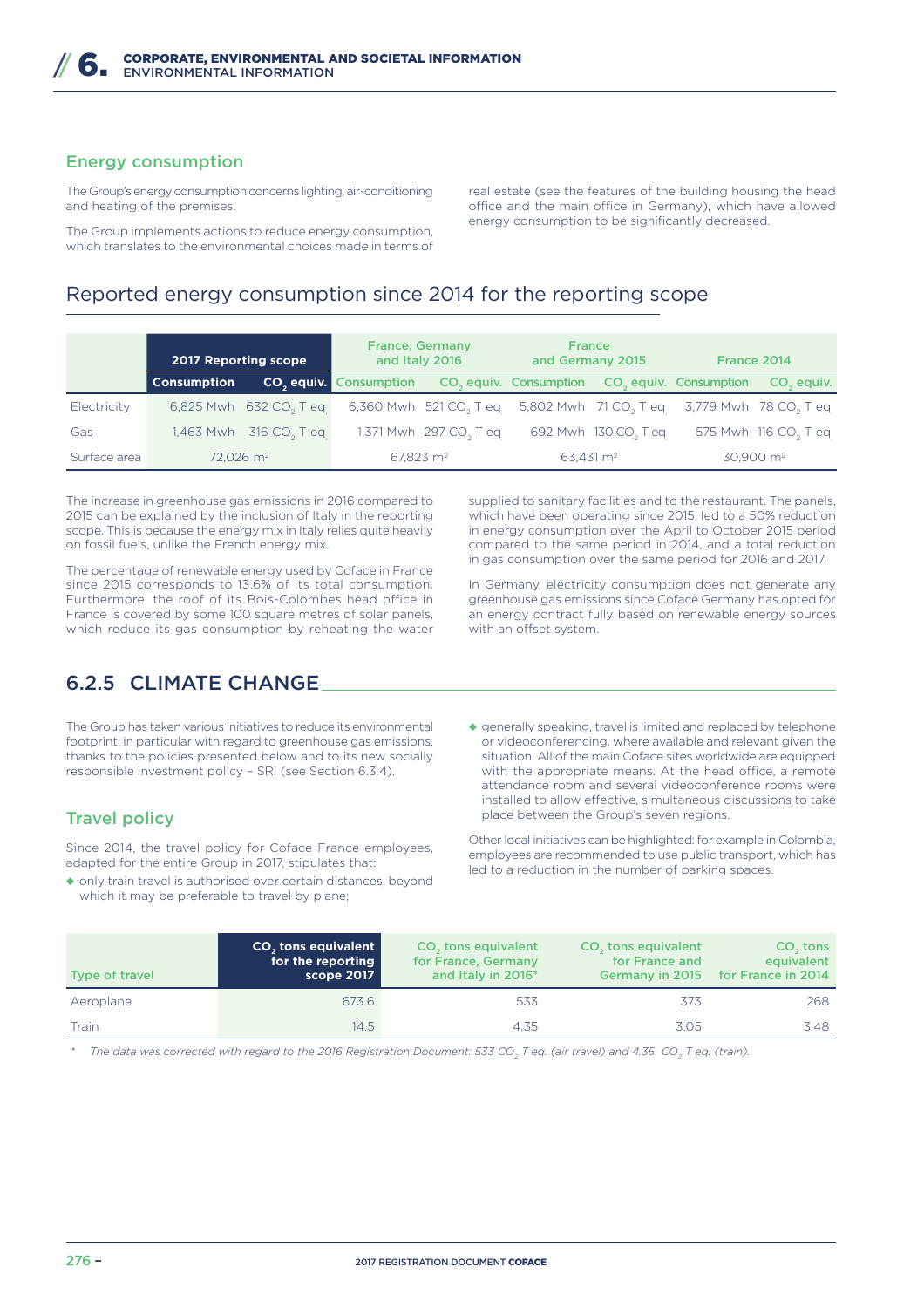In Germany, travel by train does not generate any greenhouse gases owing to the fact that Coface Germany agrees to pay a surcharge when purchasing train tickets from its travel agent. The surcharge offsets the consumption generated by the journey (offset system).

In 2017, the increase in greenhouse gas consumption with regard to travel by aeroplane resulted not only from the addition of Spain to the reporting scope in 2017, but also to the increase in the number of kilometres travelled by each country within the scope. This increase can be explained in particular by the implementation of the Fit to Win strategic plan, under which the Group's reorganisation constituted a major area of work and required a number of trips by the new directors and managers appointed in order to meet local teams, in addition to the presentation of the new Group policies in the Group's various regions.

As regards the increase in the consumption of greenhouse gases in connection with train travel in 2017, this increase is not due to any specific increase in the number of kilometres travelled by train by the countries within the reporting scope, but rather to the inclusion of Spain in the reporting scope and to the Spanish energy mix, which is heavily reliant on fossil fuels.

# Vehicle policy

Within the reporting scope, countries adopt initiatives to reduce fuel consumption, such as Coface in France, which regularly renews its vehicles and selects them based on a number of criteria, including  $\mathsf{CO}_2$  emissions per kilometre travelled. The average for the vehicle fleet in France stood at 101 g/km in 2017, compared to 105 g/km in 2016, and greenhouse gas emissions decreased by 26.5% over three years between 2014 and 2017.

In Germany, the fuel consumption reduction policy is governed by specific clauses specified in the contract drawn up with the vehicle leasing agency, providing for maximum fuel consumption thresholds per vehicle.

|                           | <b>2017 Reporting scope</b> |                                | 2016 Reporting scope |                      | 2015 Reporting scope |                      | France 2014   |                                |
|---------------------------|-----------------------------|--------------------------------|----------------------|----------------------|----------------------|----------------------|---------------|--------------------------------|
| Nature of<br>fuel         | <b>Litres</b>               | CO <sub>s</sub> tons<br>equiv. | <b>Litres</b>        | $CO2$ tons<br>equiv. | <b>Litres</b>        | $CO3$ tons<br>equiv. | <b>Litres</b> | CO <sub>s</sub> tons<br>equiv. |
| <b>Diesel</b>             | 691.343                     | 1.766.9                        | 707.869*             | 1.682                | 691.119              | 1.741                | 230.913       | 635                            |
| 4-star<br>premium<br>fuel | 4.700                       | 11.6                           | 3.746                | 9.7                  | 2.519                | 6.0                  | 2.969         | 7.0                            |
| <b>TOTAL</b>              |                             | 1,778.5                        | ٠                    | 1,691*               |                      | 1.747                | ۰             | 642                            |

# Table of consumption since 2014

*\* Note on methodology: in 2017, the data reported for Diesel consumption in Germany for 2016 has been corrected. The correction of the German data (704.6 CO<sub>2</sub> tons equiv* reported in 2016 instead of 1,058.67 CO<sub>2</sub> tons equiv) has led to correction of the end result, which *should have been equal to 2,036 CO<sup>2</sup> tons equiv., instead of 1,961.*

Other initiatives were implemented to reach this goal. In Austria, non-polluting printers use paper that is neutral with regard to carbon dioxide emissions.

To date, Coface's contribution to reducing greenhouse gas emissions has resulted in a limitation of  $\mathsf{CO}_2$  emissions through

# 6.2.6 PROTECTING BIODIVERSITY

The building that houses the Group's head office contributes to preserving biodiversity, to the extent that it has been established on a garden composed of plants from five continents. This garden, like the building itself, is respectful of the environment. Its plants promote the development of ecosystems, and birdhouses facilitate the return of birds.

the vehicle policy, to limiting travel through the travel policy, and to its new responsible investment policy implemented in 2016, which notably includes, as described below, taking regular measurements of greenhouse gas emissions from its financial investment portfolio.

In addition, the Group's activities have no impact on biodiversity.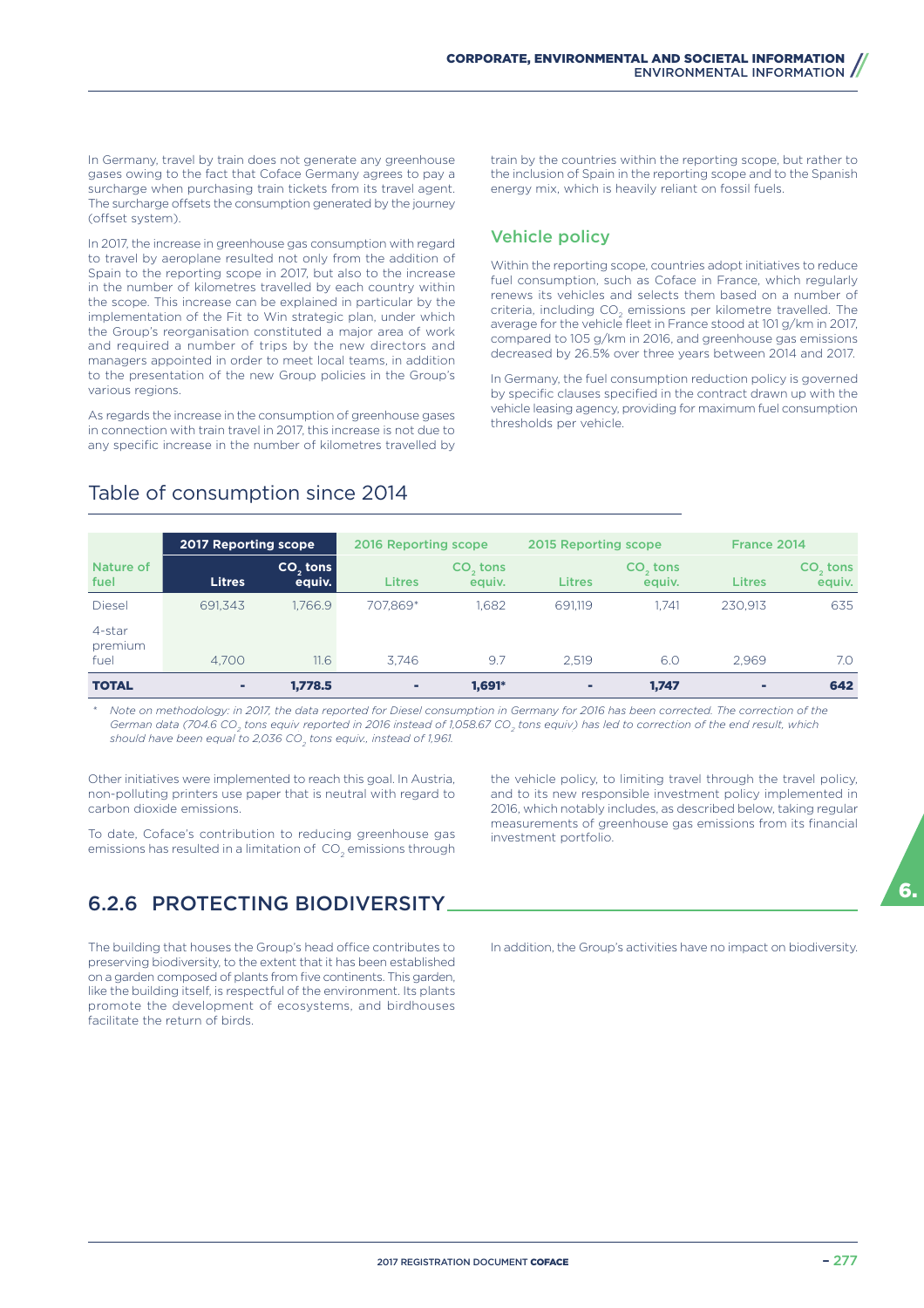# **6.3** / SOCIETAL INFORMATION

# 6.3.1 REGIONAL, ECONOMIC AND SOCIAL IMPACT

#### Support for client development

The very nature of credit insurance contributes to the development of economic trade by offering companies secure commercial transactions. Coface, as a leading market player, strives to offer its clients products that are best suited to their needs, in support of their development. It has made innovation a strategic cornerstone of its development, as illustrated by the marketing since 2014 of the EasyLiner offering targeted at SMEs in France and abroad, and accessible for online subscription. It has also established a system throughout the Group allowing potential claims to be best identified and processed.

# Forging of links with the local social and economic fabric

With teams located in 63 countries for maximum proximity to the economic and social fabric, the Group favours the hiring of local employees, trained in the credit insurance businesses, and who have detailed knowledge of the business environment. It thus contributes to strengthening its expertise, while developing local players in the countries.

Apart from hiring employees and the development of partnerships with universities and business schools (see Section 6.3.2.), Coface takes part in local inter-company initiatives to support certain social causes and also proposes or supports student initiatives.

As in 2016, Coface participated in 2017 in an inter-company initiative alongside the city of Bois-Colombes, where its head office is situated, to promote support for TÉLÉTHON, a charity created to finance research projects on neuromuscular genetic diseases. This event allowed numerous employees from the Coface head office and from other companies based in the area to meet around shared values of social cohesion and solidarity; all the funds collected were donated, as they are every year, to the TÉLÉTHON association.

# 6.3.2 PARTNERSHIPS AND CORPORATE PHILANTHROPY

## Academic relations: promoting careers at Coface

The Group develops "academic relationships" with a selection of universities. The dialogue with universities and higher education institutions takes various forms, such as courses taught by some of the Group's employees, the use of apprenticeship contracts and the setting up of partnerships.

In France, a specific partnership exists between Coface and the *École supérieure du commerce extérieur* business school (ESCE). For several years now, a seat on the strategic orientation council of this business school has been assigned to Coface.

In partnership with the Université Paris-Dauphine (Master 218) and ESCE, Coface takes in final year students as interns each year. The interns can thus apply their education in a concrete way and prepare themselves to take on a job within the Company, if the opportunity exists.

In France, furthermore, the aim of the new training and academic relations manager is to create partnership links between Coface and the leading French higher education establishments (the *grandes écoles*) such as ENSAE and EDHEC, etc. In particular, Coface France has taken part in a learning forum involving more than 50 partner companies and attracting over 14,000 visitors. One of the first partnerships set up in 2017 was with EBS (European Business School Paris), where Coface helps students on topics such as Curriculum Vitaes and interview simulations.

The links established with ESCE and Paris-Dauphine have likewise led several employees of the Company to teach about topics related to insurance in the context of the curricula. Lastly, these two institutions are beneficiaries of our apprenticeship tax

payments. In the United States, an internship programme has been implemented to assist US students in getting to know the Company and to promote visibility of the Coface brand. Close connections are established with student associations, meetings are organised on campus, and internship offers are posted online on the dedicated university sites. More than 350 students have applied. Since 2008, over thirty students have taken part in this programme in the United States.

Coface Germany also takes part in a mentoring programme for students in applied sciences, in partnership with the University of Mainz.

In Romania, the partnership with the Bucharest University of Economic Studies (ASE) means that Coface takes in interns from this institution but also enables certain employees to run working groups during student seminars to raise students' awareness of financial analysis in the corporate context, from a business and practical point of view. In South Africa, Coface has been affiliated with the Institute of Credit Management (ICM) since 2016. It has, in particular, been invited to present the credit insurance sector to ICM and Credit Blende Training (CBT) students. Through this initiative, Coface played an integral part in an initiative to train the future heads of the South African credit insurance industry.

Lastly, by way of an example from previous years, in 2015 Coface participated in a workshop at the Duoc-UC university in Chile to present the basics of credit insurance to the students. In 2015, Coface also organised, with the French university Paris-Dauphine, a seminar in Hong Kong for a group of students enrolled on the insurance and risk management course, to introduce them to the specific features of the market in that region. Lastly, in Italy, three conferences were given in 2016 in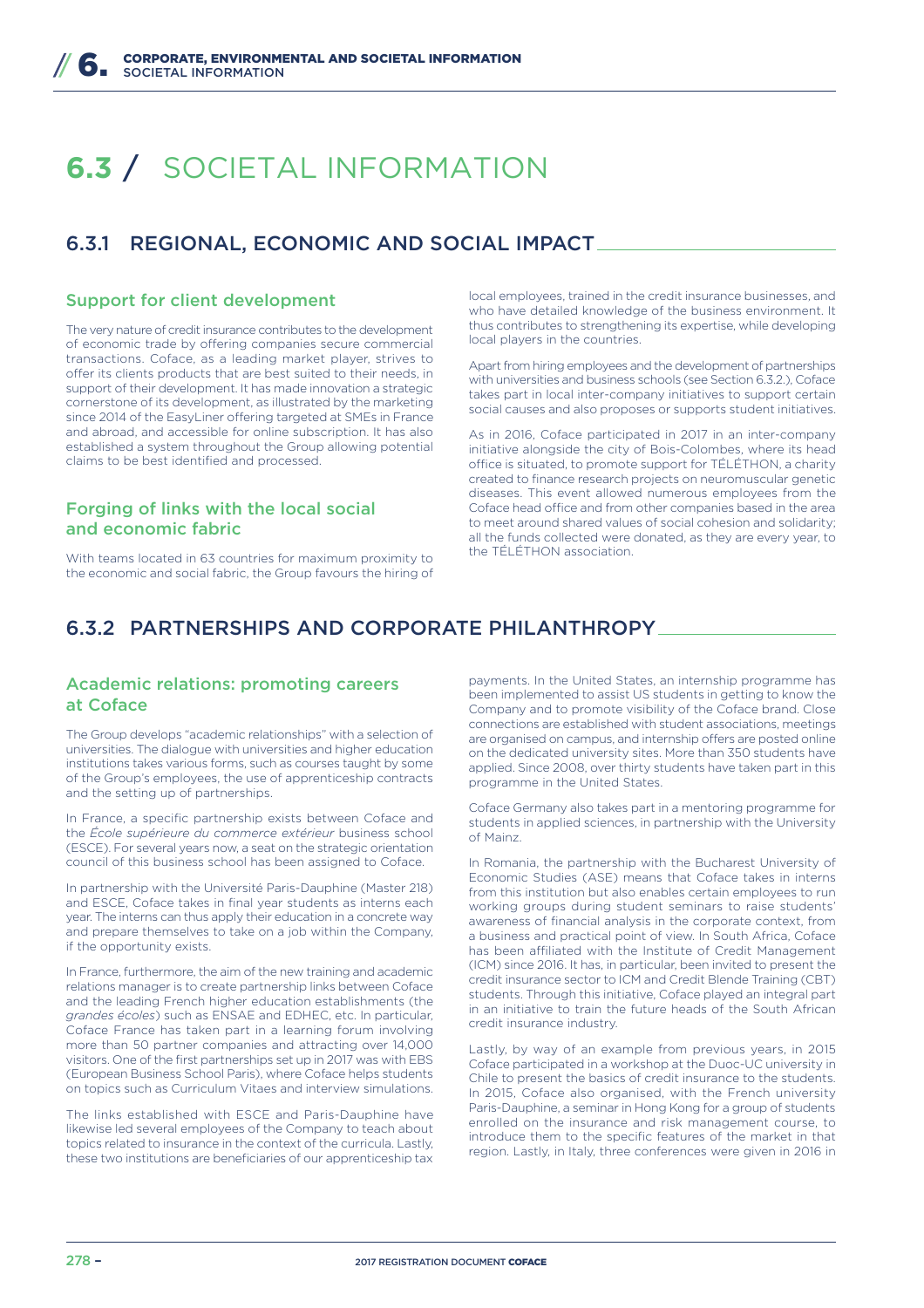the universities of Sienna, LUISS in Rome and Carlo-Cattaneo-LIUCC in Castellanza, to introduce students, through different case studies, to the role of credit insurance in ensuring reliable commercial trade.

# Coface Trade Aid

In 2004, Coface created a non-profit association, Coface Trade Aid, the aim of which is to promote solidarity actions consistent with Coface's values. They are proposed by employees, whether they are individual initiatives or cooperative actions carried out with charities. These targeted actions aim to facilitate economic exchange, in particular between developed countries and emerging countries, and include initiatives aimed at education or integration into the employment world. They should make it possible to assist populations that, due to their economic or social position, are prevented from participating in these exchanges under normal conditions.

Coface Trade Aid targets specific, identified micro-projects, aiming to track them and be involved from start to finish. The projects, which are proposed by employees, are selected for their utility, effectiveness and ambition. Financial transparency, dynamism and the involvement of associations are likewise important criteria for selection.

Initially begun in France, Coface Trade Aid has been gradually extended to all countries of the Group, with the same aim of supporting local initiatives based on education, the learning of a profession, micro-financing or the facilitation of economic exchanges. In 2013, for the first time, Coface organised the Coface Trade Aid Week, during which each Coface country was asked to mobilise its teams for the benefit of charities. This operation has since been renewed annually as a single day, with the participation of most countries, and now constitutes a common, positive approach in all entities.

Among the solidarity initiatives organised in 2017 is the participation of a number of Coface offices in sporting events with a charitable goal:

- ◆ in Hong Kong, Coface took part in the 24<sup>th</sup> Green Power Hike, a race organised by the Green Power association founded in 1988 to support environmental education in pre-schools, primary schools and secondary schools;
- ◆ in Mumbai, Coface took part in the Dream Walk Marathon organised by Standard Chartered Mumbai Marathon, the largest charity in India in terms of donations collected;
- ◆ since 2010, Coface UK has taken part every year in the London 10k race in partnership with the charity Changing Lives, which helps homeless people and those suffering from severe addictions;
- ◆ in Slovakia, Coface took part in the 12<sup>th</sup> Bratislava Half Marathon, which raises money for children in need;
- ◆ in Lithuania, Coface employees and members of their families took part in the race organised by Unicef to support children suffering from malnutrition in Mozambique;
- ◆ in France, Coface once again supported the TÉLÉTHON association through an inter-company race.

Other Coface offices throughout the world organise fund-raising for children's charities:

- ◆ in Austria, employees raised funds for the Debra-Austria association, which works to help children suffering from genetic skin diseases;
- ◆ in Germany, Coface doubled the donations made by employees as part of fund-raising to support a project to extend a primary school in Malawi;
- ◆ likewise, in Romania, a quarter of employees volunteered to take part in the construction of an after-school facility for children as part of the Habitat for Humanity Challenge project, and in Poland, employees raised funds to replace the bedding in a children's home;
- $\bullet$  in Ecuador, Coface funded the construction of a sustainable and autonomous facility to house 60 children and enabling the cultivation of organic food as part of a nutritional programme specifically prepared for them by the Fondation Ecuasol.

Coface employees fund and monitor these actions, for which the Group matches donations. The amount of donations collected in France and paid to the associations was €44,000 in 2014, and €46,000 in 2015, more than half of which was paid by the Company. In 2016, although France's contribution to Coface Trade Aid, in the amount of €32,165, was less than in previous years, the participation of Coface employees in France in charitable initiatives did not fall, since – in addition to Coface Trade Aid – employees also contributed to other solidarity projects such as the inter-company support project for the Téléthon. While continuing to mobilise employees, 2017 was a transitional year for Coface Trade Aid. By creating a global charter to refocus Coface's charity work and that of its employees on the corporate values and missions at Group level, Coface Trade Aid intends to increase its partnership with local associations helping businesses and entrepreneurs to develop safely and sustainably.

All regions now participate in this project through various initiatives, involving staff. The number of countries participating in at least one project in this framework rose from 45 in 2012 to 54 in 2014 and has remained relatively stable since.

# 6.3.3 SUBCONTRACTING AND SUPPLIERS

The outsourcing of important or critical activities is strictly governed by the regulations applicable to insurance companies since the entry into force of the Solvency II Regulation. In this respect, in 2016, the Company issued a Group policy aimed at identifying "material or critical" activities and defining the fundamental principles for using subcontractors, the terms of any contract drafted for such outsourcing and the control procedures related to the outsourced activities and functions.

This policy, which was approved by the Company's Board of Directors at its meeting in the 4th quarter of 2016 and reviewed annually ever since, considers the following as constituting material or critical activities, pursuant to the applicable regulations: (i) the following four key functions (see also Section 5.1.2 "Organisation"): the risk management function, the compliance verification function, the internal audit function and the actuarial function; as well as (ii) the other functions comprising the core credit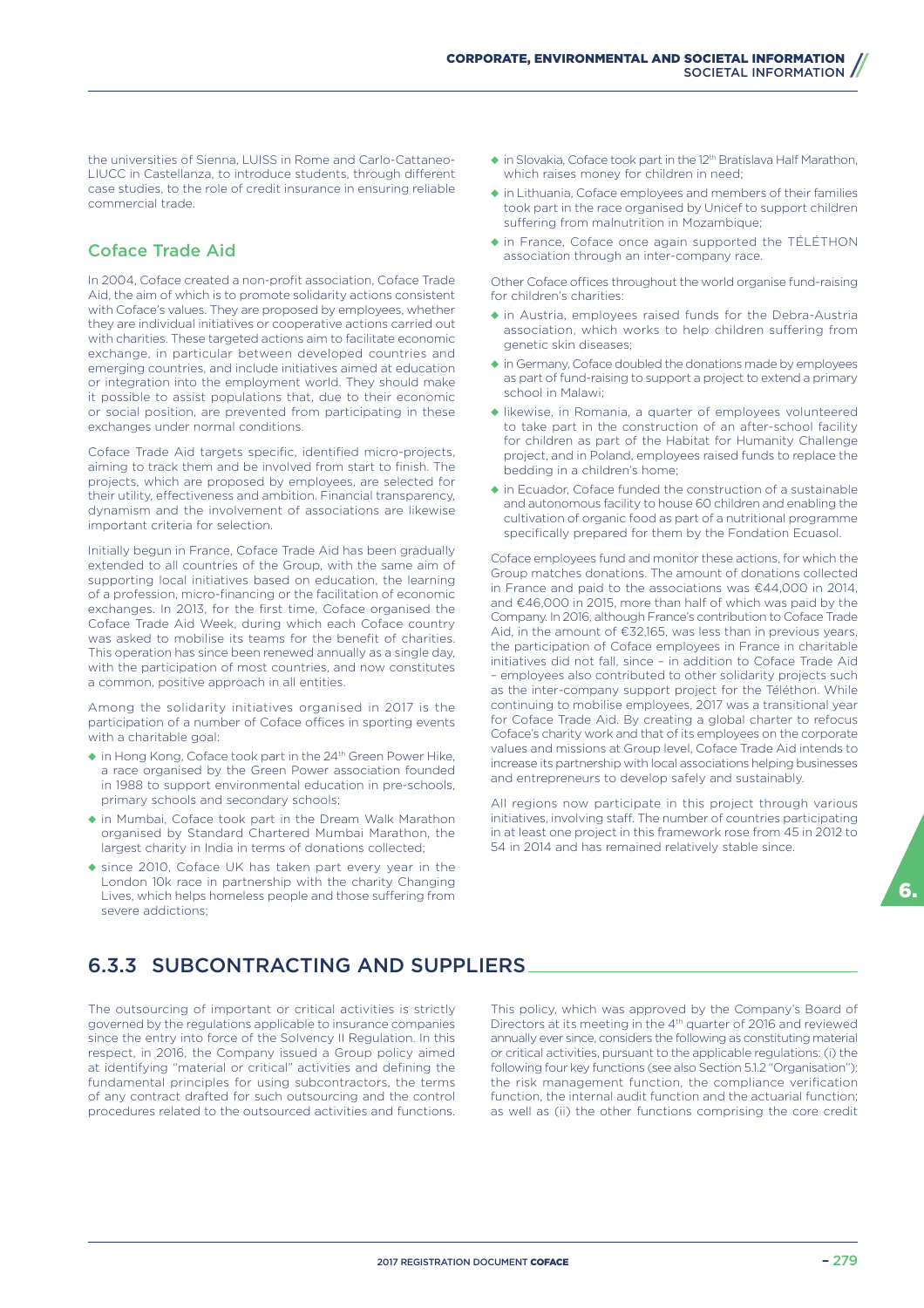insurance business, the interruption of which is likely to have a significant impact on the Company's business or its ability to effectively manage the risks, or jeopardise the conditions under which it obtained its license.

Coface and all its subsidiaries have therefore pledged, where certain material or critical activities are outsourced, to select service providers who meet the high-quality service standards and have the qualifications and skills necessary to efficiently handle the outsourced service, by avoiding any conflict of interest and guaranteeing data confidentiality. They also agreed to inform the French Insurance Regulator (the ACPR) of their intention to outsource services that fall within the scope of the procedure, pursuant to the applicable regulations. Any outsourcing contract to be signed with a service provider should include certain mandatory clauses imposed by Coface and be approved by the Company's Board of Directors prior to signature. Multi-level checks described in the procedure are in place within the Group to ensure compliance with these requirements.

To date, the main material or critical activities outsourced by the Group concern the Company's financial investment management activity and risk underwriting activity in countries where Coface has no licence and acts through a locally accredited insurance company participating meaningfully in decision-making regarding the supply of insurance services. Key functions are not outsourced.

While outsourcing was frequently used in the field of IT, concerning a little under 2/3 of the workforce, the Fit to Win strategic plan defined in 2016 sought to limit the outsourcing of certain IT functions, such as Group-wide IT development functions; the purpose of limiting the use of outsourcing is to gradually insource these activities within a special Coface entity, in order to ensure the secure control of IT systems as well as the perpetuation of skills within the Group.

With respect to activities that are neither material nor critical as defined by the French Insurance Code *(Code des assurances),* the fields where cooperation with third parties is used concern Coface's commercial activity in particular. Coface acts through a worldwide network of agents and partners who share the same goal of developing credit insurance solutions to facilitate domestic and export B to B trade on numerous markets by relying on its expertise and on its unique risk database. Selected for their competence and reliability, its agents and partners are required to follow Coface's commercial practices regarding product distribution; as such, distribution must comply with the rules laid down by the Group and must be carried out under the latter's control in accordance with its internal rules and procedures.

In the context of its relationships with suppliers in general, Coface established in 2015 an internal policy of best practices in the field of procurement, and standardised its general terms for procuring supplies and services. These mostly include the best practices specified in its procurement policy and attached to contracts signed with suppliers. Conditions for issuing calls for tenders were also standardised in 2015 and include applicant assessment criteria based on the values upheld by corporate social responsibility. As a continuation of this policy, in June 2017 Coface signed the *Charte Relations Fournisseurs Responsables* (responsible supplier relationship charter) of the Médiateur des Entreprises and the Conseil National des Achats, two French associations. This charter consists of 10 commitments for a responsible purchasing policy towards suppliers. It enables Coface to apply, in concrete terms, its willingness to foster fair and transparent relationships with its suppliers.

# 6.3.4 SOCIALLY RESPONSIBLE INVESTMENT (SRI)

In addition to the investment policy within the Group and in connection with Article 173 of the Law of August 17, 2015 on Energy Transition for Green Growth applicable to Coface, the Group defined in 2016 its responsible investment policy and the goals pursued in coherence with its role as a credit insurer and the protection of its reputational risk. In particular, in accordance with the transparency objectives set out in this text, the Group published on its website, on June 30, 2017, a presentation of its responsible investment policy, its investment portfolio and the carbon rating thereof, as established by AMUNDI according to the criteria and indicators defined below.

Being a Socially Responsible Investor, according to Coface, means both including oversight and analysis measures in its investment policy in order to fulfil its obligations towards its policyholders, and integrating into its investment decisions, where appropriate, factors related to respect for the social, environmental and governance quality goals of the companies in which it invests (hereafter the "ESG factors").

Evolving as it does in an international environment where SRI practices and standards diverge, the Group strives to pay particular attention to the dialogue it conducts with issuers. It also aims to foster a dynamic analysis of investment opportunities, without seeking an approach solely focused on a strictly positive selection or the systematic exclusion of certain assets.

As an institutional investor, Coface seeks to adopt long-term measures through its investment policy for better recognition of the underlying risks linked to ESG factors and to measure over time the concrete effects of a denser integration of these factors in its portfolio management.

The SRI strategy is thus based on three pillars, with each one being the subject of a dedicated quarterly or annual report. The Group has entrusted AMUNDI, its dedicated global manager, with the production of reporting elements and the analysis of potential impacts on the management of its investments. Thus, in partnership with AMUNDI, Coface set up in 2016 a mechanism to address the regulatory requirements and to measure the carbon footprint of its portfolios with a view to reducing the latter. Accordingly, calculating and disclosing information on Coface's carbon exposure is the foundation of its commitment in this area.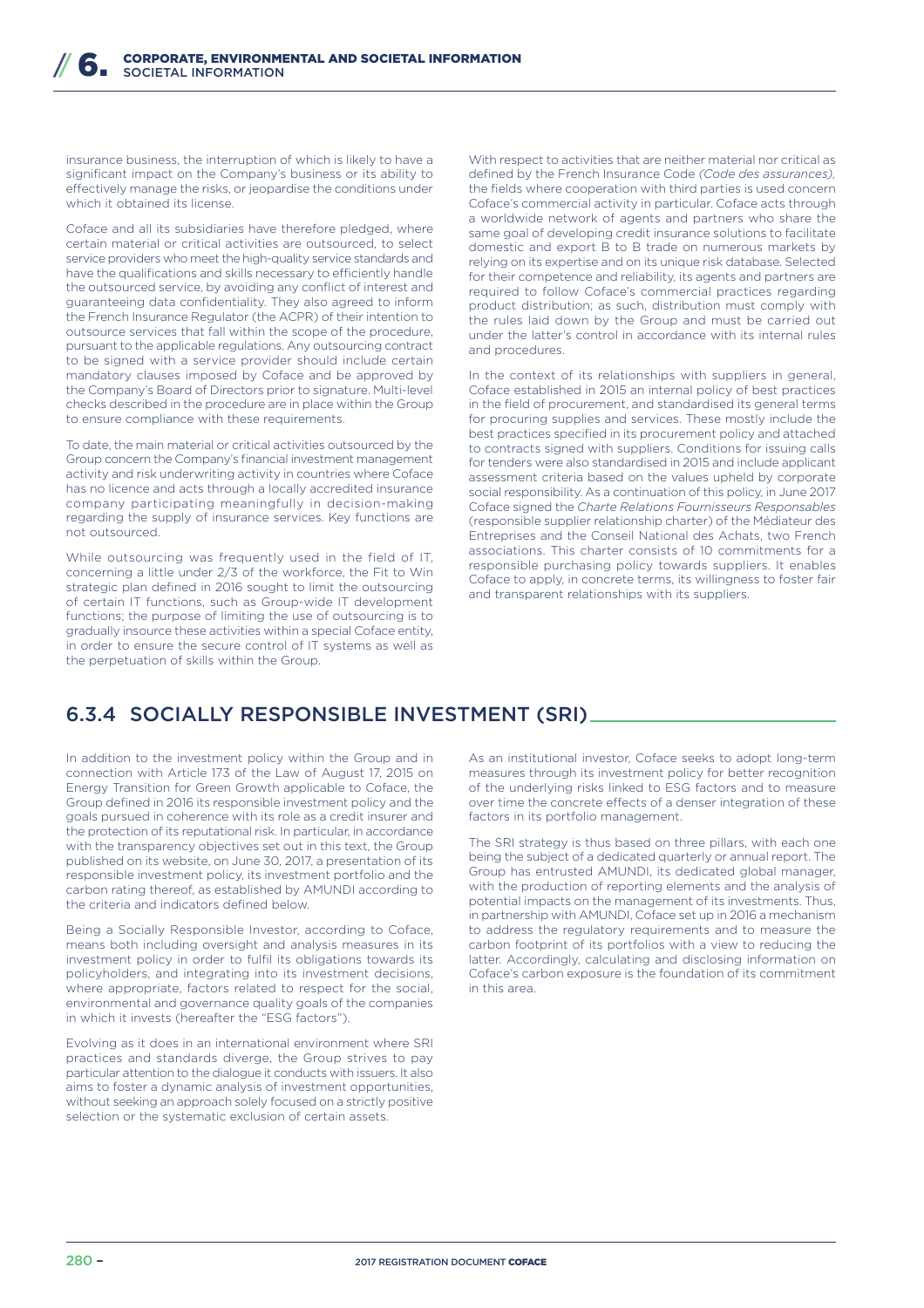The three pillars of Coface's Socially Responsible Investor strategy are as follows:

1/ ESG factors: Integrate sensitivity to these factors in its asset management, while maintaining a primary logic of risk and reputation management.

Since the 1<sup>st</sup> quarter of 2017, AMUNDI has produced a quarterly report on the average ESG rating of the Coface portfolio (A to G rating) and a breakdown of assets by ESG rating.

As of December 31, 2017, the overall ESG rating of the investment portfolio was C-, stable compared to the end of 2016.

#### **ESG rating of the investment portfolio**



#### *N.B.: The portfolio monitored by AMUNDI represents 97.5% of Coface's total portfolio.*

2/ Voting rights and Commitment: Taking part in voting at the Shareholders' Meetings of companies held in the portfolio through the delegated managers and encouraging dialogue with their management on best practices by relying on the practices implemented on these topics through the managers selected by Coface.

AMUNDI provides an annual report on Voting Rights, containing the following information:

- overall voting statistics for each of the Coface dedicated funds (with a focus on geographic breakdown, opposition rates and major opposition topics);
- the list of meetings at which voting rights are exercised and during which an opposition voting right was exercised (with a breakdown per company concerned, per country and per opposition topic).

Prior to these votes and where necessary, Coface can initiate discussions with AMUNDI's specialised teams to gather analyses on proposed resolutions and discuss the associated vote recommendations.

AMUNDI transmits its voting policy annually to the Group, to include the best corporate governance, social responsibility and environmental practices.

The percentage of opposition votes exercised by AMUNDI on behalf of Coface at Shareholders' Meetings held in 2017 are presented below, by topic:

#### **Opposition votes on share positions held directly**



According to AMUNDI, truthful, comprehensive and transparent financial information constitutes an essential right of shareholders and a prerequisite for exercising of voting rights in a considered manner. Hence, opposition votes mainly come from the following considerations:

- with regard to the compensation policy: AMUNDI considers that aligning senior managers' interests with those of the shareholders is a vital factor in corporate governance. The Company's compensation policy must contribute to this balance;
- with regard to balanced membership of the Board: AMUNDI considers that the Board is a strategic body and that its decisions determine the future of the Company and the responsibility of its members. Thus, according to AMUNDI, its actions must be governed by transparency, responsibility, efficiency and availability;
- with regard to financial transactions: AMUNDI considers that minority shareholders must be wary of excessive dilution of the capital.
- 3/ Measuring the carbon footprint: Protecting the Group against carbon risk and participating in international environmental protection and energy and ecological transition endeavours. AMUNDI provides a quarterly carbon report including:
	-
	- a) A presentation of carbon emissions (per million euros invested and per million euros in revenue) and carbon reserves (per million euros invested).

All data is presented in absolute and relative terms with regard to a benchmark index determined according to the strategic allocation of the platform.

The carbon reserves per million euros invested constitute an indicator of potential emissions, resulting from the combustion of fossil fuels, caused by investment in the portfolio.

This presentation is drawn up for three different levels of scope:

- Scope 1: All direct emissions from sources owned or controlled by the Company;
- Scope 2: All indirect emissions resulting from the purchase or production of electricity, steam or heat;
- Scope 3: All other indirect emissions upstream and downstream of the value chain. Only emissions upstream and *via* first tier suppliers are presented in the report.

6.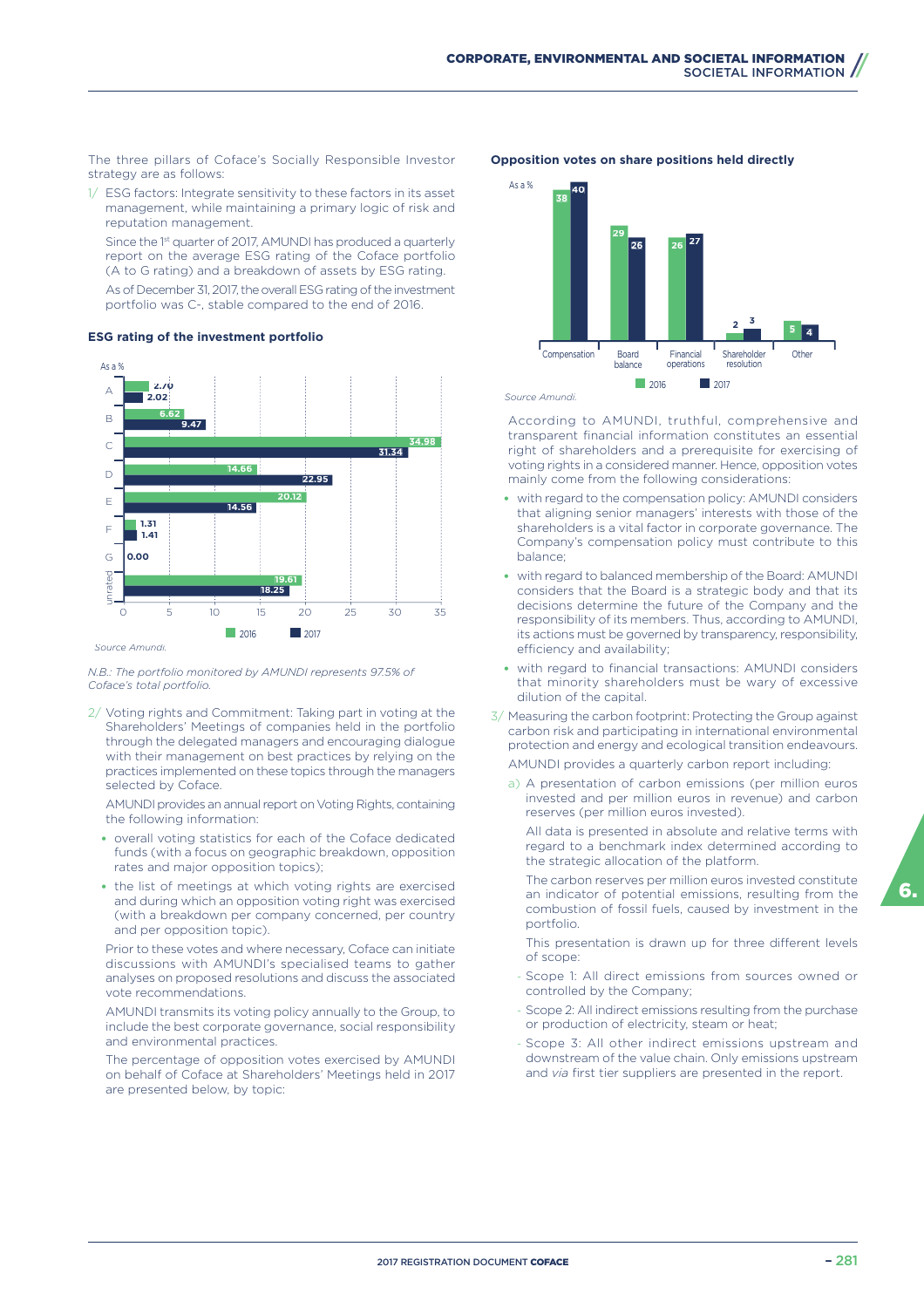**Carbon emissions per million euros invested (T CO<sup>2</sup> /€m)**



#### **Carbon emissions per million euros invested as of December 31, 2017**



 *85% ML EURO BROAD+ 10% MSCI EMU + 5% THE BOFA ML GLOBAL.*

This indicator measures the emissions from the portfolio in tons of CO<sub>2</sub> equivalent per million euros invested. It is an indicator of the emissions resulting from investment in the portfolio. It remained stable throughout the year. Carbon emissions per million euros invested were less than those of the benchmark index.







 *85% ML EURO BROAD+ 10% MSCI EMU + 5% THE BOFA ML GLOBAL.*

This indicator measures the average emissions in tons of CO<sub>2</sub> equivalent per unit of revenue generated by the companies (in millions of euros). It is an indicator of the carbon intensity of the value chain of companies in the portfolio. It fell by 3% over the year. Carbon emissions per million euros of revenue were less than those of the benchmark index.

*\* Index:*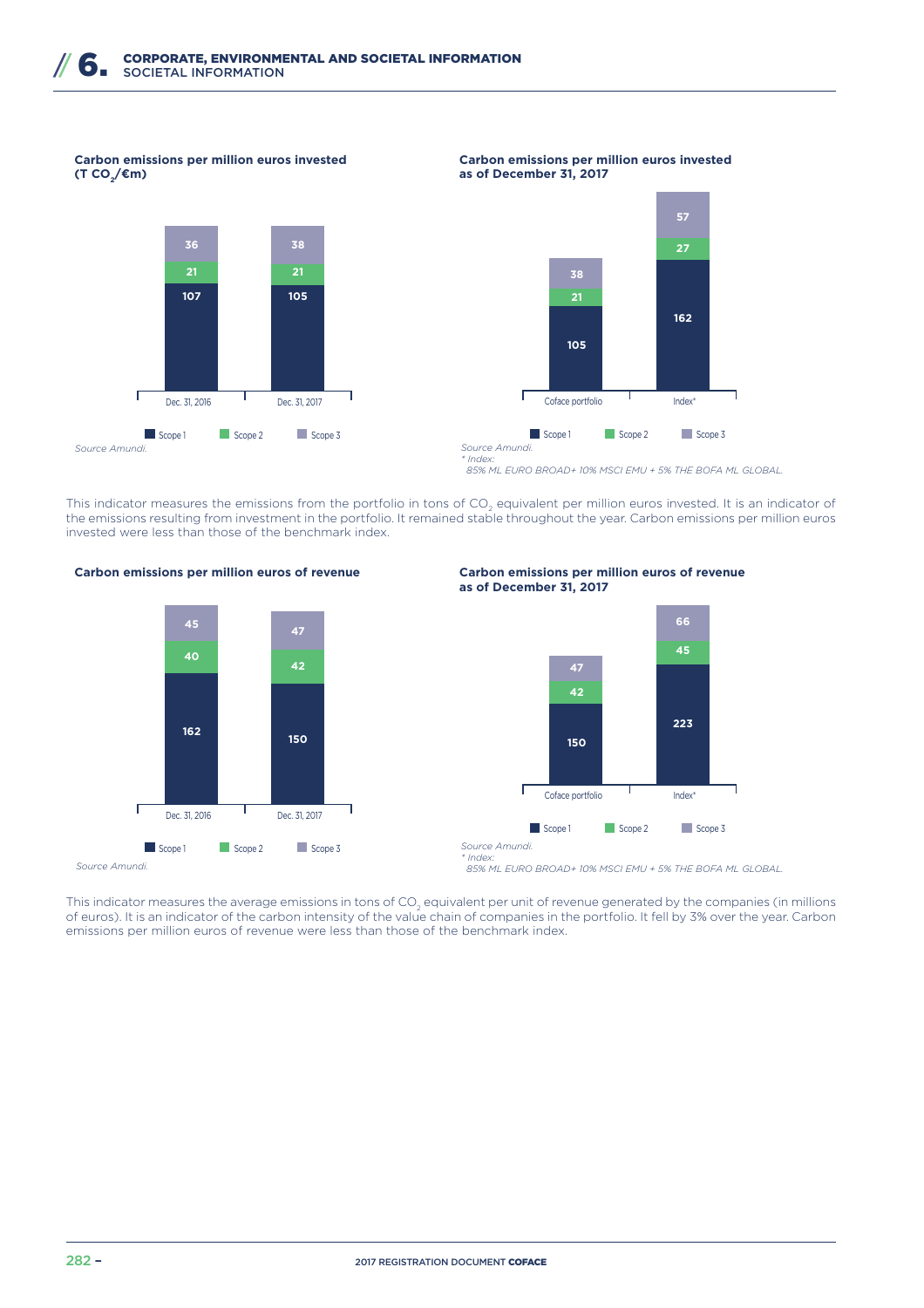#### **Carbon reserves per million euros invested Carbon reserves per million euros invested**





*Source Amundi. \* Index:*

 *85% ML EURO BROAD+ 10% MSCI EMU + 5% THE BOFA ML GLOBAL.*

These graphs measure the carbon reserves from the portfolio in tons of CO<sub>2</sub> equivalent per million euros invested. They represent an indicator of potential emissions, resulting from the combustion of fossil fuels, caused by investment in this portfolio.

*N.B.: The portfolio monitored by AMUNDI represents 97.5% of Coface's total portfolio. 33.3% of the monitored portfolio is rated. This 33.3% represents 83.5% of rateable outstanding amounts.*

b) Sectorial and geographical contributions to the carbon emissions



#### **Sectorial contributions as of December 31, 2017**

The biggest contributors as of the end of 2017 were public services, materials and energy. The smallest contributors were finance, communications, health and technology.



#### **Geographical contributions as of December 31, 2017**

The countries with the greatest exposure in the Group were France and the United States.

*N.B.: The data on carbon emissions provided correspond to the annual emissions of companies in the portfolio and are expressed in tons of CO<sup>2</sup> equivalent, including the six greenhouse gases defined in the Kyoto protocol whose emissions are converted into global warming potential (GWP) in CO<sup>2</sup> equivalent.*

6.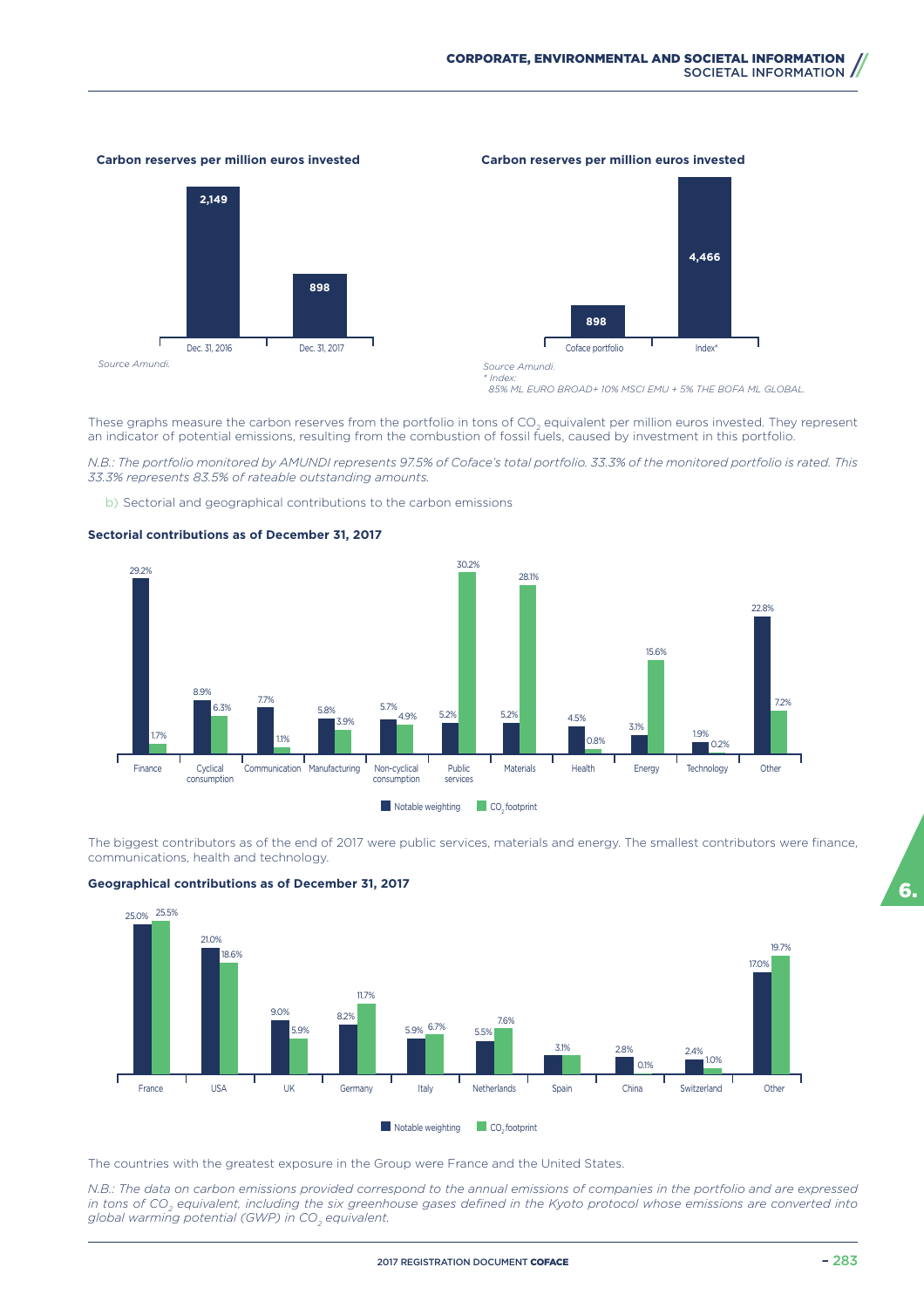# 6.3.5 FAIR PRACTICES AND RESPECT FOR HUMAN RIGHTS

As part of managing conflicts of interest, Coface's code of conduct, which was created for use by all Group employees, was revised in 2017 to reinforce for all employees the promotion of the values of integrity necessary for the proper conduct of their professional activities. This code notably emphasises the importance of treating clients fairly by avoiding conflicts of interest and not using information in an employee's possession against the interests of a client, a potential client and co-contracting third parties.

The code of conduct also draws employees' attention to the importance of avoiding any pressure that may come with expensive gifts, which should be reported to the compliance director.

With regard to lobbying, Coface does not directly or habitually carry out any activity in this field and has no employee whose appointed duty or mission involves lobbying public or political entities. Nevertheless, any action undertaken in this respect should naturally be carried out in the context of the ethical rules laid down by Coface in the aforesaid code of conduct, which includes a number of anti-corruption rules.

Within the context of combating money laundering and corruption, every year the Group strengthens the tools and roll-out of procedures to best control all risks linked to financial security. These measures concern all entities, employees and clients of the Group. In 2017, Coface focused on implementing the provisions set out in the "Sapin II" law on transparency, anti-corruption and modernisation of the economy. In particular, the Compliance Department worked on setting up an anti-corruption code of conduct, including:

- ◆ roll-out of a programme to train and raise awareness among all Group employees;
- ◆ mapping of the risks of corruption:
- ◆ assessment procedures for business partners;
- ◆ an ethical whistleblowing system; and
- ◆ accounting control procedures.

E-learning training courses are regularly created by the compliance and ethics teams and rolled out within the Group. In 2017, an e-learning training programme was prepared in nine languages for employees with the aim of training them in detecting risks and attempted fraud, and acquiring the right reflexes when in doubt. This training was delivered to 90% of the Group's employees.

As part of the implementation in 2017 of a revised KYC (Know Your Customer) evaluation grid, a communication campaign was carried out targeting sales staff on warning signs regarding money laundering, concerning the Company (address, activity, change in turnover given the client sector and number of employees), the transaction (complexity, unusual behaviour by the client), the Company representatives (negative information, individual politically exposed) or problems in obtaining the mandatory documentation.

As concerns combating financial delinquency, the procedures that are regularly updated and locally transposed notably consist of a general procedure relating to the risk of money-laundering and a KYC procedure. These procedures, revised in 2017, are accompanied by several application sheets (sheet relating to the functioning of declarations of suspicion, sheet relating to the review of atypical transactions, procedure relating to transfers of cash flows in case of an embargo, or within the context of anti-terrorism). In addition, specific anti-money laundering procedures have been established, notably as concerns sales and debt collection processes, as well as in terms of the archiving of files.

The procedures are implemented by the international network of correspondents in charge of compliance within the Group. To this end, they have at their disposal a secure intranet and a tool for identifying, classifying and monitoring the client portfolio across all entities. In 2015, this intranet was enhanced with a feature allowing the control and update of client portfolios with respect to KYC procedures.

In its business lines, the systematic implementation of the diligence procedures described above allow Coface to avoid operations that are deemed suspect. Moreover, restrictions are applied in the area of arms trade guarantees, prohibiting coverage for companies active in the manufacturing of cluster bombs and/or anti-personnel mines.

In order to complete its measures regarding international and local sanctions, in 2017 Coface commenced the implementation of an automated filtering tool for all Group entities. This tool will be used both during entry checks on new clients and to monitor the portfolio of existing clients. Apart from sanctions, the tool will also make it possible to identify negative information on clients (such as involvement in crimes or offences such as corruption or fraud) and strengthen Coface's management of any reputation risk in connection with certain clients.

Coface's B to B activity does not require specific measures regarding the health and safety of consumers.

Coface pays great attention to the security of its IT systems and the confidentiality of data concerning policyholders and their clients. An IT charter integrated in the by-laws contains all the rules comprising Coface's security system, of which all employees are reminded annually in order to prevent any breach or threat to the data and systems (viruses, cyberattacks, information leaks, identity theft, hacking, phishing, whaling, etc.). Attention to information system and data security is also demonstrated through the Group's choice of suppliers, the conditions in which it stores data on policyholders and their clients, its implementation of and compliance with the regulation and industry data protection standards (active and passive protection measures such as firewalls, and business continuity plans – see also Section 1.8 "Information systems and processes"), and through the addition of specific contract clauses during both the pre-contractual and contractual phases.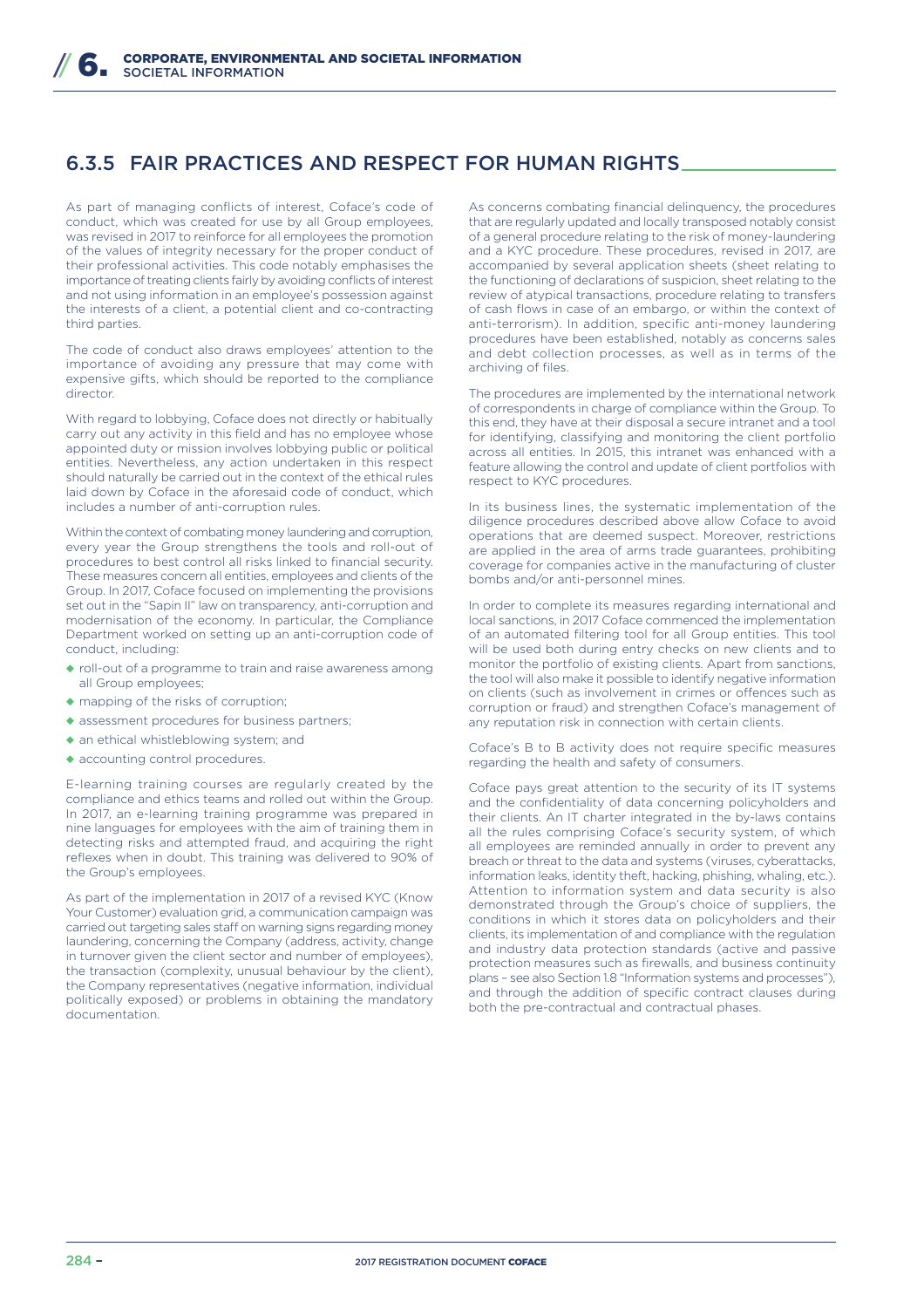As part of its implementation of EU Regulation No. 2016/679, the so-called General Data Protection Regulation (GDPR), in 2017 Coface launched an audit to identify any modifications required to its information systems and processes with a view to complying with the stricter requirements in terms of personal data protection.

As a member of the United Nations Global Compact, Coface follows the principles stated therein relating to the protection of human rights:

- ◆ to promote and respect protection of international human rights law in its sphere of influence; and
- ◆ to ensure that it is never complicit in human rights violations.

# **6.4** / CSR INITIATIVES ENVISAGED IN THE MEDIUM TERM BY COFACE

Thanks to a discussion launched in the last quarter of 2014, which involved the participation of all its regions of business, the Company developed throughout 2015 a medium-term CSR plan examined by the Board of Directors in December 2015. This plan includes the follow-up of initiatives already existing at Group level and the launch of a certain number of new initiatives. These initiatives concern corporate governance, clients and prospects in all its geographic regions of business, the Group's employees, its environmental footprint and its societal environment.

In this respect, a decision was made to strengthen Coface's CSR reporting by setting up a dedicated CSR page on the Coface website, which was completed in 2016 and improved in 2017 by the addition of new content.

The Company has made a commitment to raise the awareness of its policyholders and prospects about relevant environmental, social and governance issues through segment-specific economic studies on its website, some of which refer to CSR issues. As it does every year, Coface's Economic Research Department published several studies in 2017 on the economic situation in emerging countries ("the bond market, the new "spare tyre"

for companies in emerging economies") and on the organic agriculture sector ("France: will the organic sector be forced to abandon its principles?").

The Company will pursue and step up its social initiatives with a particular focus on defining a diversity policy that includes, in particular, the employment of people with disabilities.

Environmental reporting is extended each year to new countries to improve the monitoring of the Group's carbon footprint and identify the investments required for better energy consumption.

Lastly, Coface Trade Aid will continue to benefit the Company's societal environment with its charity actions for economically underprivileged populations, with a determination to refocus its actions on local economic development as vehicled by the Company's values and missions.

In 2018, discussions will take place on the integration of CSR into Coface's business model, in order to meet the new requirements resulting from the transposition of EU Directive 2014/95/EU into French law.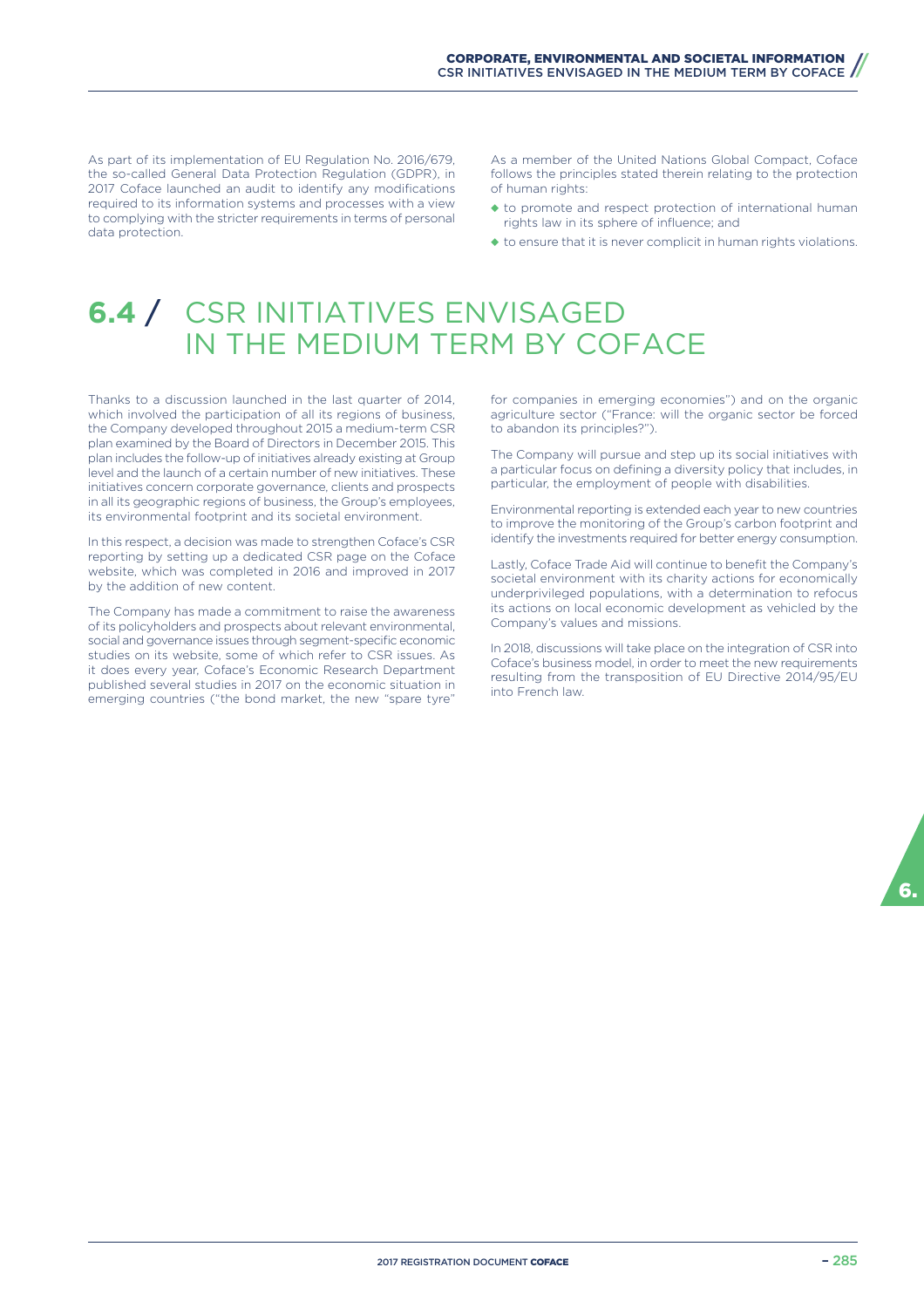# **6.5** / REPORTING STANDARDS AND METHODS

The corporate, environmental and societal report was established to meet the obligations of Article 225 of the Grenelle II law of July 10, 2010 and its application decree No. 2012-557.

# General organisation of the reporting

The information presented in this document was produced internally on the basis of information provided by the heads of each area concerned. The corporate information and indicators were supplied by the Human Resources Departments of the entities in the reporting scope and by the person in charge of Personnel Reporting, and was coordinated by the Group human resources (HR) Department. The environmental information comes from the departments in charge of facilities management in the reporting scope. The societal information was supplied by the Compliance Department, and information on the socially responsible investment policy was supplied by the Group Investment, Financing and Treasury Department. These last three categories of information were coordinated by the Group Legal Department.

## Reporting period

Unless stated otherwise, all figures refer to financial year 2017, corresponding to calendar year 2017. Comparable data, on a like-for-like basis, is sometimes presented for previous years for the purposes of comparison.

## Reporting scope

The information presented in this Document was produced for the first time for financial year 2014, and the figures contained therein concerned the French scope, with an illustration of the policies, processes, tools, initiatives and actions at Group level.

Since 2014, the Group has extended its reporting scope during each new reporting year, as presented in the table below. The Group plans to continue this extension to make the reporting as representative as possible with regard to the Group's workforce and revenue.

Workforce figures are always reported for the Group scope.

| <b>Financial</b><br>Year | <b>Reporting scope</b>              | Information regarding the scope added                                                                                                                                                                                                                                                          | <b>Scope</b><br>representativeness<br>with regard to the<br><b>Group's workforce</b> | <b>Scope</b><br>representativeness<br>with regard to the<br><b>Group's revenue</b> |
|--------------------------|-------------------------------------|------------------------------------------------------------------------------------------------------------------------------------------------------------------------------------------------------------------------------------------------------------------------------------------------|--------------------------------------------------------------------------------------|------------------------------------------------------------------------------------|
| 2014                     | Erance                              | The French scope concerns (i) COFACE SA<br>and (ii) its subsidiary, Compagnie française<br>d'assurance pour le commerce extérieur<br>(iii) excluding its second subsidiary, Coface Re.<br>which is not registered in France and has a total<br>workforce of 11 employees based in Switzerland. | 24%                                                                                  | 20%                                                                                |
| 2015                     | France<br>and Germany               | The German scope concerns the three German<br>companies Coface Finanz GmbH, Coface Rating<br>GmbH and Coface Debitorenmanagement GmbH,<br>as well as the German branch of Compagnie<br>française d'assurance pour le commerce extérieur.                                                       | 40%                                                                                  | 36%                                                                                |
| 2016                     | France, Germany<br>and Italy        | Italy includes the insurance branch of Compagnie<br>française d'assurance pour le commerce extérieur<br>and a service company devoted to debt collection<br>operations, Coface Italia SRL.                                                                                                     | 43%                                                                                  | 43%                                                                                |
| 2017                     | France, Germany,<br>Italy and Spain | Spain includes the insurance branch and a service<br>entity, Coface Servicios España.                                                                                                                                                                                                          | 42%                                                                                  | 53%                                                                                |

Although the reporting scope was significantly extended in 2017, its workforce representativeness decreased due to a reduction in the workforce in France. This decrease is explained notably by

the transfer of the State guarantees management business to Bpifrance Assurance Export on January 1, 2017, which resulted in 249 departures.